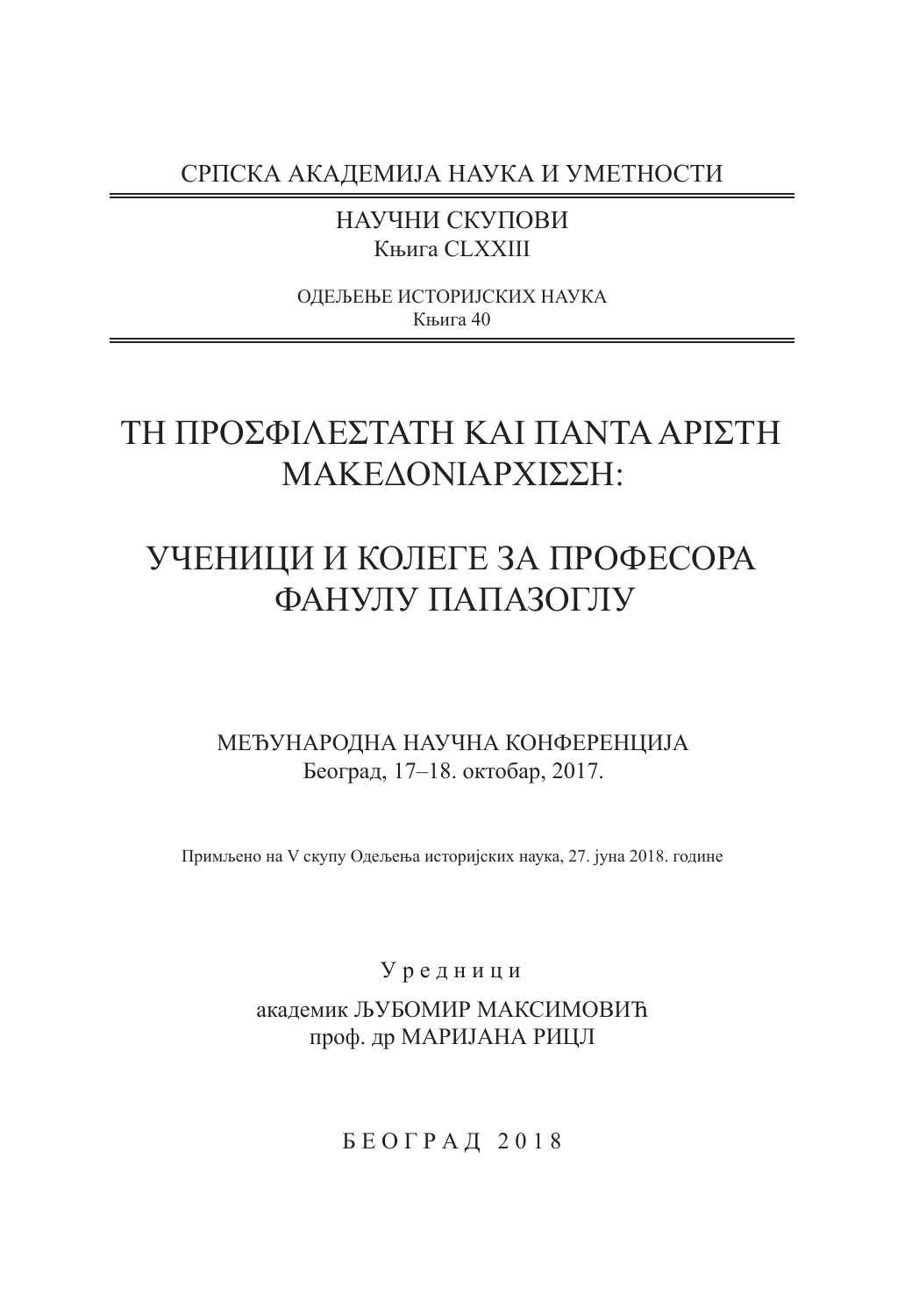SERBIAN ACADEMY OF SCIENCES AND ARTS

SCIENTIFIC CONFERENCES Volume CLXXIII

DEPARTMENT OF HISTORICAL SCIENCES Book 40

# TΗ ΠΡΟΣΦΙΛΕΣΤΑΤΗ ΚΑΙ ΠΑΝΤΑ ΑΡΙΣΤΗ ΜΑΚΕΔΟΝΙΑΡΧΙΣΣΗ:

# STUDENTS AND COLLEAGUES FOR PROFESSOR FANOULA PAPAZOGLOU

INTERNATIONAL CONFERENCE Belgrade, October 17–18, 2017

Accepted at the  $5<sup>th</sup>$  meeting of Department of Historical Sciences from June  $27<sup>th</sup>$ , 2018

Ed itors

Academician LJUBOMIR MAKSIMOVIĆ PhD MARIJANA RICL

B E L G R A D E 2 0 1 8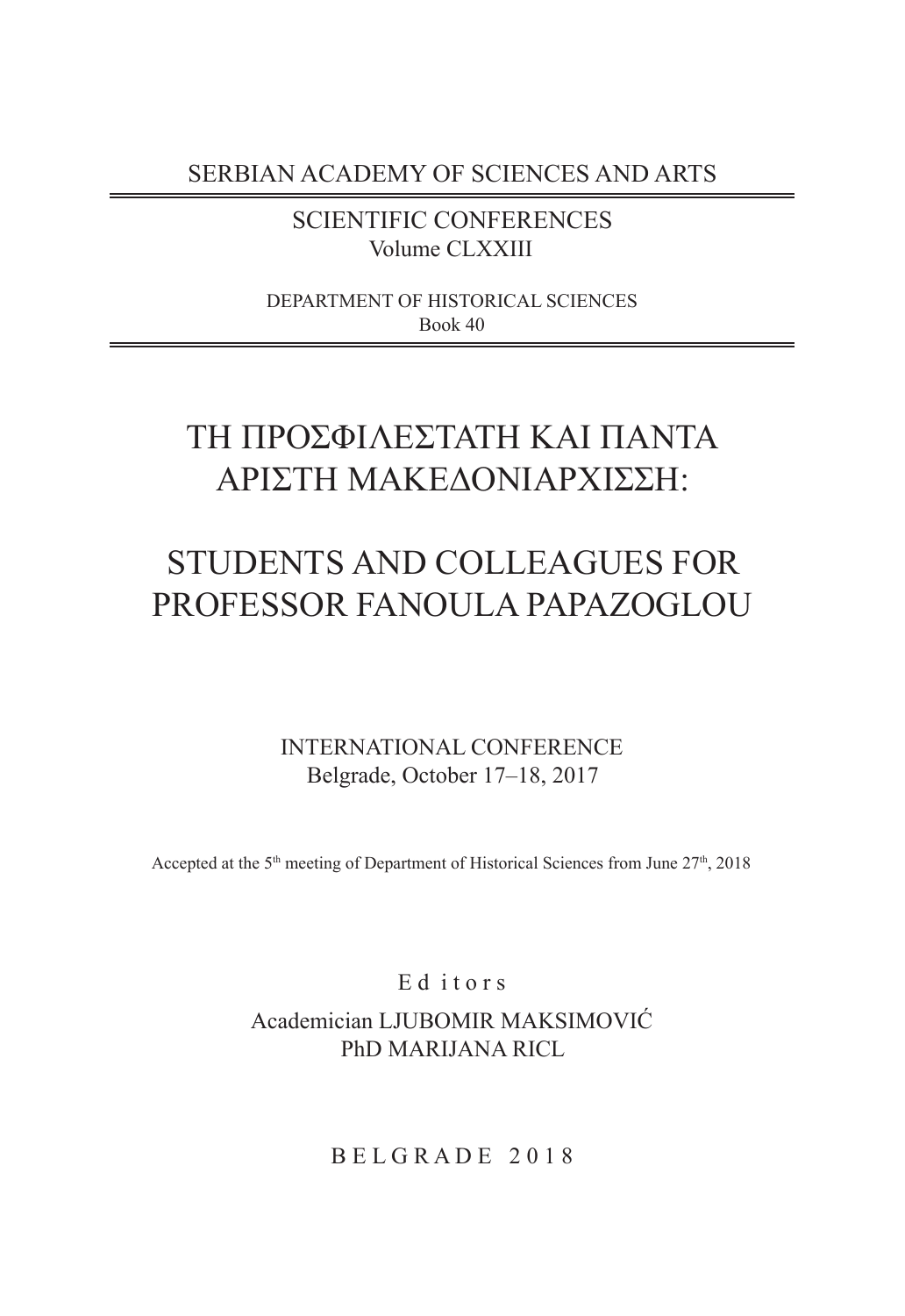## CONTENTS / САДРЖАЈ

### PREFACE ПРЕДГОВОР

| S. Babamova, New Evidence for the Location of Ancient Gortynia,                 |  |
|---------------------------------------------------------------------------------|--|
|                                                                                 |  |
| С. Бабамова, Нова сведочанства о локацији Гортиније,                            |  |
|                                                                                 |  |
|                                                                                 |  |
| С. Ферјанчић, Скуйи и римска војска: ейиграфска сведочанси ва 36                |  |
| K. Hallof, IG $X$ 2, 2, 1 – eine Corpus-Geschichte in Briefen                   |  |
|                                                                                 |  |
| К. Халоф, IG Х 2, 2, 1 – Исидорија кориуса у инсмима Фануле Пайазодлу 42        |  |
| M. B. Hatzopoulos, A Historiographical Riddle: Fanoula Papazoglou               |  |
|                                                                                 |  |
| М. Б. Хатзопулос, Једна историографска загонетка:                               |  |
|                                                                                 |  |
| Viktor Lilčić Adams, Fanula Papazoglu's Research and the City                   |  |
|                                                                                 |  |
| Виктор Лилчић Адамс, Исшраживања Фануле Пайазоглу                               |  |
|                                                                                 |  |
|                                                                                 |  |
|                                                                                 |  |
| P. Nigdelis, Amphipolis' Devastation in the 1st Century BC: Myth or Reality? 91 |  |
| П. Нигделис, Разарање Амфийоља у йрвом веку й. н. е.: мий или сйварноси? 105    |  |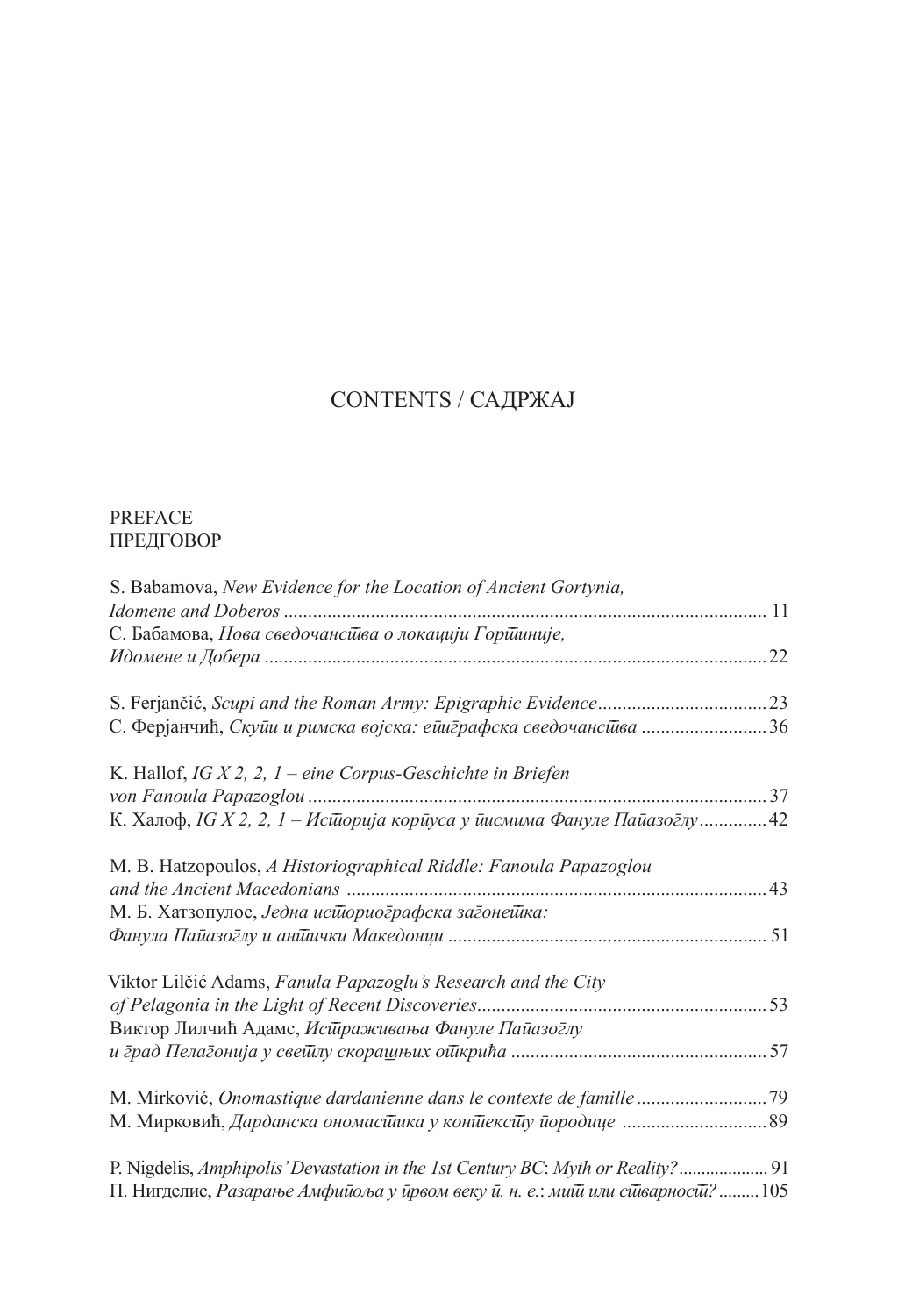| M. Obradović, Strabo's "Geography" in the Works of Fanula Papazoglu  107  |  |
|---------------------------------------------------------------------------|--|
| М. Обрадовић, Сирабонова "Географија" у делима Фануле Пайазоглу  115      |  |
| A. G. Ostrogorsky, Illustrated Life's Journey of Fanoula Papazoglou 117   |  |
| А. Г. Острогорски, Илусидровани живойни йуй Фануле Пайазоглу  136         |  |
| P. Paschidis, Artemis Ephesia and Herakles the Greatest                   |  |
| God in the Northwestern Macedonian Confines: Aspects                      |  |
|                                                                           |  |
| П. Пасхидис, Аршемида Ефеска и Херакле Највећи бог                        |  |
| на северозайадним границама Македоније:                                   |  |
|                                                                           |  |
| O. Pelcer-Vujačić, Illyrian Identity in South-eastern Dalmatia            |  |
|                                                                           |  |
| О. Пелцер-Вујачић, Илирски иденишийей у југоисидочној Далмацији           |  |
|                                                                           |  |
|                                                                           |  |
| M. Ricl, Fanoula Papazoglou (1917–2001): a Life Dedicated to Science  173 |  |
| М. Рицл, Фанула Пайазоглу (1917-2001): живой йосвећен науци 187           |  |
|                                                                           |  |
| A. D. Rizakis, Formes d'acculturation dans un contexte colonial:          |  |
| l'exemple de Philippes, colonie romaine en Macédoine orientale  189       |  |
| А. Д. Ризакис, Облици акулийурације у колонијалном коншексии:             |  |
|                                                                           |  |
|                                                                           |  |
| E. Voutiras, The Cows of Asklepios and Cattle Breeding                    |  |
|                                                                           |  |
| Е. Вутирас, Асклейијеве краве и сидочарсидво                              |  |
|                                                                           |  |
|                                                                           |  |
|                                                                           |  |
|                                                                           |  |
|                                                                           |  |
| M. S. Youni, Mixed Citizenship Marriages                                  |  |
|                                                                           |  |
| М. С. Јуни, Бракови суйружника различийог                                 |  |
|                                                                           |  |
|                                                                           |  |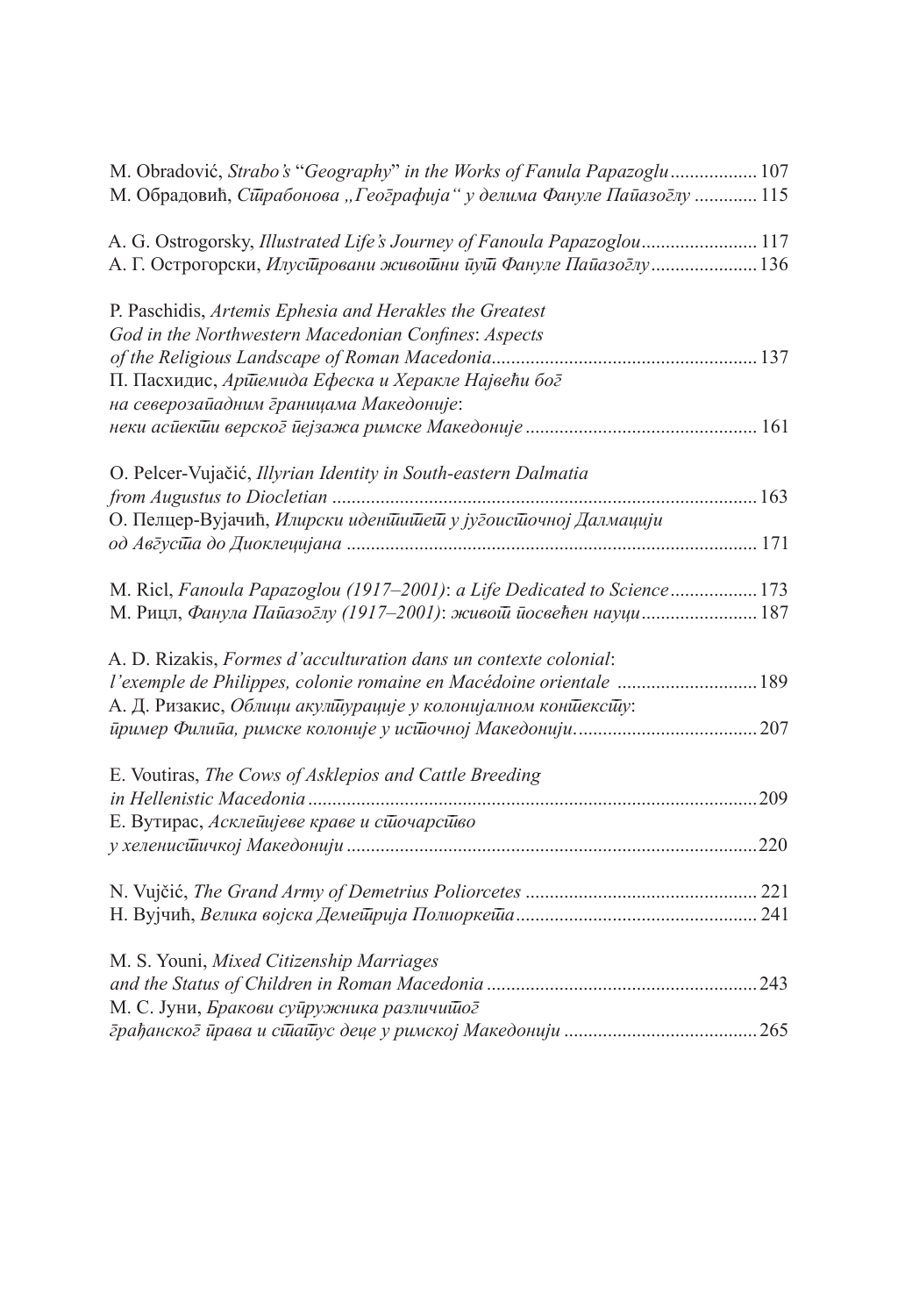# ARTEMIS EPHESIA AND HERAKLES THE GREATEST GOD IN THE NORTHWESTERN MACEDONIAN CONFINES: ASPECTS OF THE RELIGIOUS LANDSCAPE OF ROMAN MACEDONIA

### PASCHALIS PASCHIDIS\*

Religion<sup>1</sup> is a field of social life where structural changes are often imperceptible, and follow their own, slow pace, seemingly unconnected with the turbulence of the *histoire événementielle*. And yet religion is hardly immune to change. The rich epigraphic harvest of the last hundred years from ancient Macedonia offers us a fascinating body of badly lacking textual evidence on religion, which complements the archaeological record and remedies the frustrating silence of the literary sources. In order to make some sense out of this evidence, we need to move beyond catalogues of cults, and try to interpret trends and changes. In this paper, I attempt a closer view on two epigraphically attested cults in northwestern Macedonia; their interest lies mainly in their value as evidence for religious and cultural trends attested throughout the Roman Empire.

### I. FOREIGN, INTERNATIONAL AND LOCAL: THE CULT OF ARTEMIS EPHESIA AT KOLOBAISE

The first cult I would like to focus on is the cult of Artemis Ephesia, a renowned deity of international caliber.2 The goddess had acquired notoriety well

<sup>2</sup> This is obviously not the place to give a thorough overview of the goddess and the cult, the bibliography on which is prolific: Oster 1990 is a concise treatment of all Ephesian cults (including of course the one of Ephesian Artemis), with the abundant earlier bibliography;

<sup>\*</sup> National Hellenic Research Foundation, Institute of Historical Research, Section of Greek and Roman Antiquity, paspas@eie.gr

<sup>&</sup>lt;sup>1</sup> Religion is a field of study that was not central to the work of Fanoula Papazoglou, whose achievements and impact this volume celebrates. Nevertheless, Papazoglou, a pioneer of the modern study of ancient Macedonia, combined an intimate knowledge of the area's historical geography with a painstaking effort to make use of all possible textual sources; therefore, any attempt to understand ancient, and especially Roman, Macedonia –in whichever field– inevitably owes a lot to her attention to detail, and to the depth and thoroughness of her study, which never lost sight of the big picture. I would like to thank Marijana Ricl for her invitation to the conference, her remarks and her help, and Slavica Babamova for her cooperation.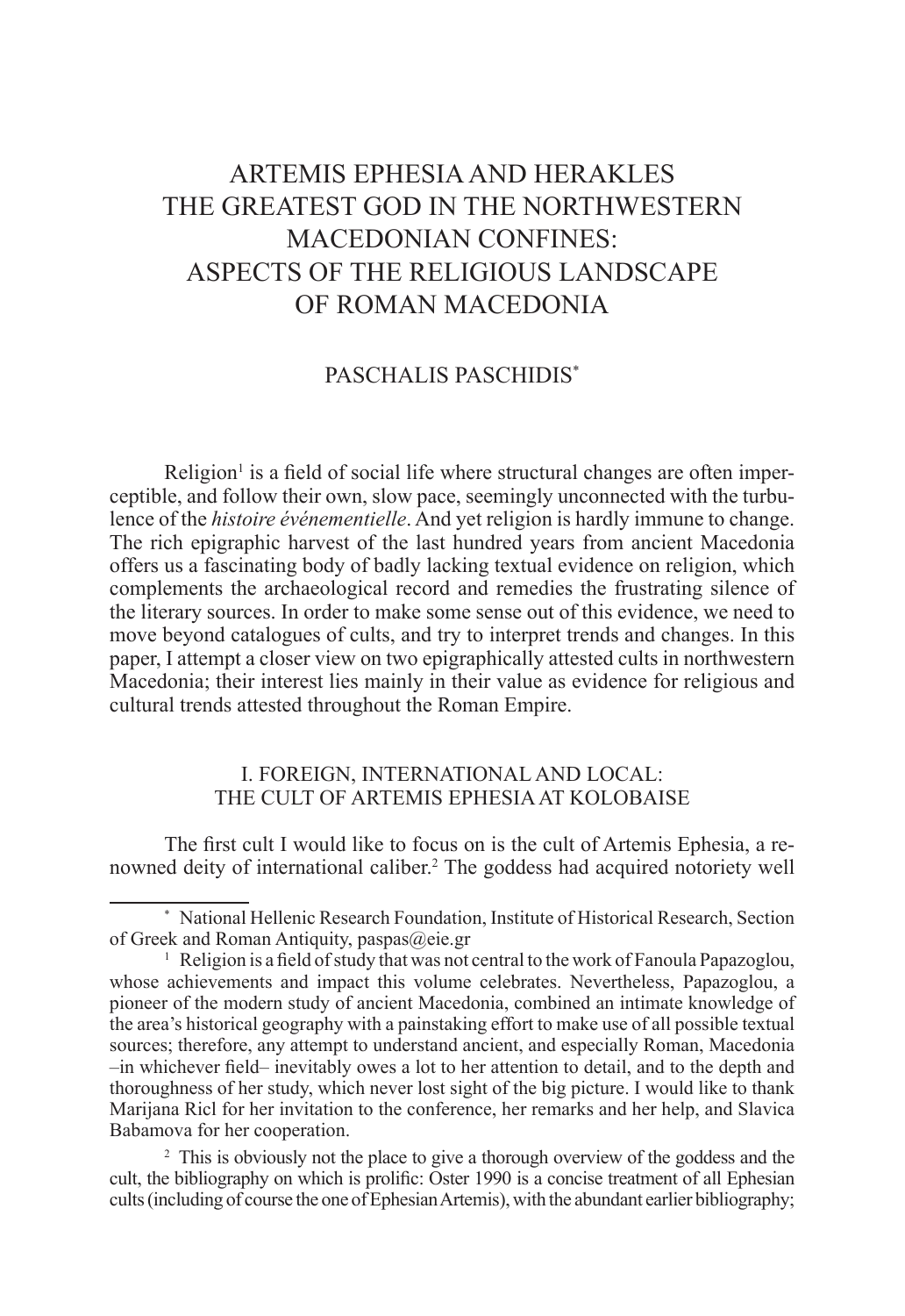beyond the borders of Ephesos and Ionia already by the end of the  $7<sup>th</sup>$  century BC, when she headed the Ionian colonization of the Far West, as we know from Strabo's famous story of the foundation of Massalia by the Phokaians.<sup>3</sup> When Xenophon, more than 200 years later, built a copy of the Ephesian Artemision in reduced size and established in it a *xoanon* of the goddess, both as close as possible to the form of the originals,<sup>4</sup> he merely followed the precedent set not only by the Phokaians, who had carefully preserved the *nomima* of the Ephesian cult at Massalia, but also of the Massaliotes who did likewise in Spain.<sup>5</sup> Throughout the long history of the cult, however, the goddess remained primarily the Artemis of Ephesos.6 Just like her city, the prosperity of which depended both on the sea routes linking it to the West and on the inland routes linking it to the rich Asian hinterland, the goddess faced from time immemorial both towards the East and towards the West: her early connection with Croesus of Lydia,<sup>7</sup> only decades after the colonization of Massalia under her protection, illustrates this universalizing appeal. An Anatolian divinity in origin, Artemis Ephesia was consistently projected early on as a symbol of Ephesian and 'Ionian Greek' identity, without losing her inherently Anatolian character, which facilitated her assimilation with the Phrygian and Lydian Mother of the Gods and made her very popular with the indigenous Asian populations.8 The Artemision of Ephesos was one of the wonders of the ancient world<sup>9</sup> and remained after its successive reconstructions one of the largest temples of the Roman empire. Τhe sanctuary complex and the cult were in many respects one of the foundations of the economic prosperity of Hellenistic Ephesos, and they continued to be a focal point not only of social life

- <sup>3</sup> Strabo 4.1.4 C 179; see the illuminating analysis of Malkin 2011: 171–204.
- <sup>4</sup> Xen. *Anab*. 5.3; see the detailed commentary of Purvis 2003: 61–116.
- <sup>5</sup> Strabo 4.1.5 C 180; cf. 3.4.6 C 160.

<sup>6</sup> The most famous illustration of this connection is, of course, the acclamation "Great is the Artemis of the Ephesians" (*Acts* 19.28: μεγάλη ἡ Ἄρτεμις Ἐφεσίων) during the riot at Ephesos against Paul.

<sup>7</sup> Nicolaus of Damascus, *FGrHist* 90 F 65: Croesus seeks the protection of Artemis Ephesia at the beginning of his rule; Hdt. 1.26 and Ael. *VH* 3.26: Artemis saves Ephesos from Croesus' siege; Hdt. 1.92: Croesus subsequently contributes to the rebuilding of the Artemision.

<sup>8</sup> Artemis Ephesia and Kybele: Munn 2006: 163–169; the connection was evident for ancient writers: ibid. 164 n. 115. Some of the 'Asian' aspects of the iconography of Artemis Ephesia, however, were probably of later date (Hellenistic period onwards): see LiDonnici 1992.

<sup>9</sup> The epigrammatist Antipatros of Thessalonike not only counts it among the wonders of the world, but actually claims it was the most magnificent of them all (*Anth. Pal*. 9.58).

Rogers 2012 is essential reading on the mysteries of the Artemis of Ephesos and contains more up-to-date bibliography; Immendörfer 2017, the latest relevant monograph, became known to me only after the completion of this paper; Fleischer 1973 remains the standard work of reference for the iconography of the goddess and the diffusion of the cult; the papers gathered in Muss 2008 may serve as a practical guide to the voluminous bibliography on the Artemision and the archaeological evidence on the cult at Ephesos itself.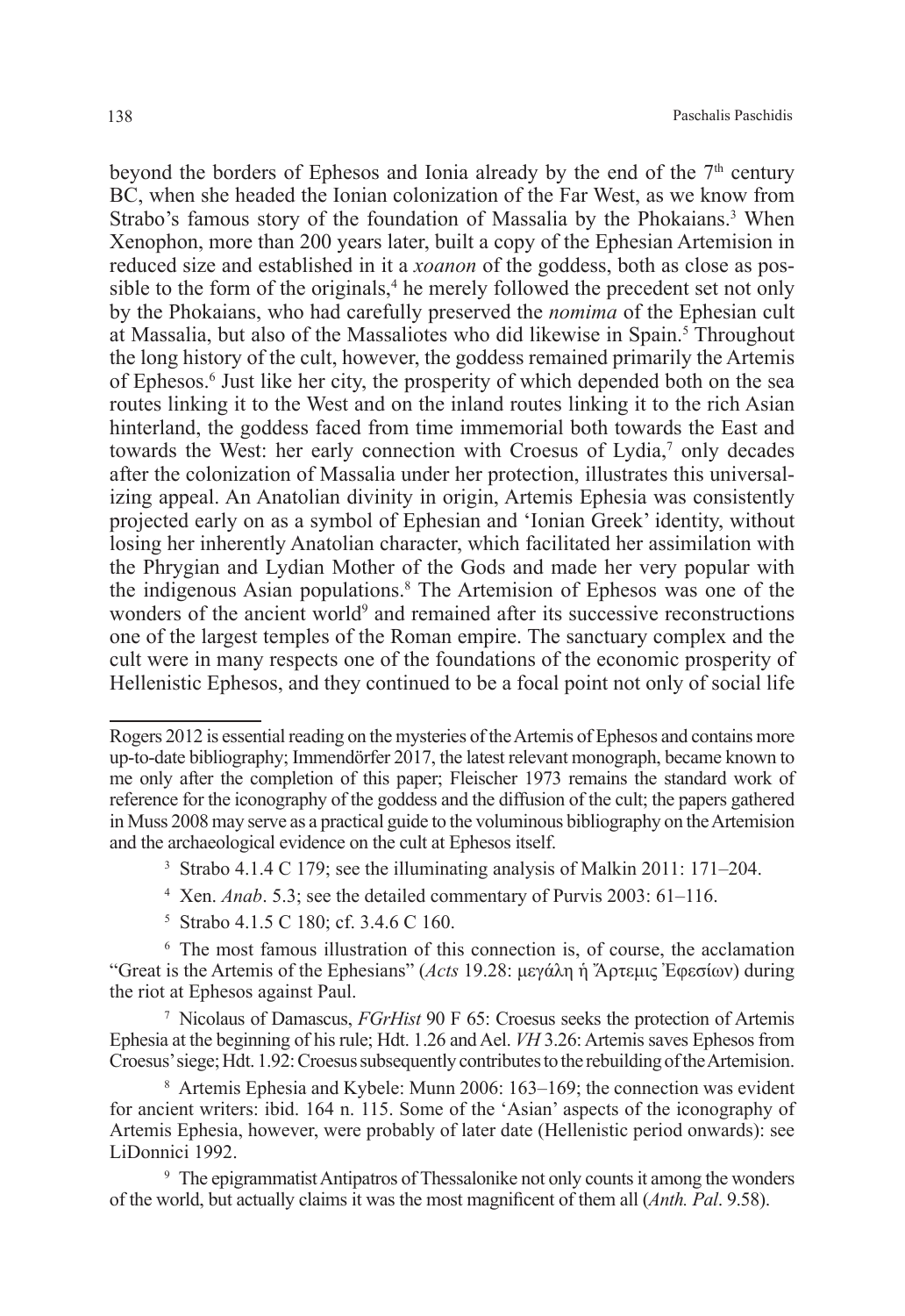in Ephesos, but also of economic activity throughout the province of Asia in the Roman period.10 The Ephesians always took their role as apostles and protectors of the cult very seriously –to the point that they had officials of the interconnected and competing Artemis cult at Sardis executed, in the famous sacrilege incident.11 The popularity of the goddess and her cult are attested throughout the Greek world, from Africa and Alexandria to Pannonia, from the Peloponnese and the islands of the Aegean to the Black Sea, and from Marseille to all of Asia Minor, while the characteristic iconography of the goddess, so different from the one of Artemis the Huntress we are usually accustomed to, became a much reproduced divine image in the Roman World, especially in the 2<sup>nd</sup> century AD.<sup>12</sup>

It comes therefore as no surprise that a cult of Artemis Ephesia is also attested in Pelagonia and Lynkos –as far as I know, however, the evidence discussed below is the only evidence, epigraphic or archaeological, for Artemis Ephesia in the entire province of Macedonia. An act of sacred manumission dated to 200/201 AD  $(IG \overline{X} 2.2, 233)^{13}$  and offering us the complete name of the deity (11, 4–5:

<sup>11</sup> *I.Ephesos* 2. The inscription makes clear (ll. 8–9) that the cult at Sardis was seen as a branch instituted by the Ephesians themselves. The incident is discussed in all general accounts of the cult of Artemis Ephesia; for details on the Sardians' impiety, see Masson 1987: 228–231 and Delli Pizzi 2011: 70–71.

<sup>12</sup> Iconography and diffusion of the cult: Fleischer 1973: 2–46; Hermary 1986; LiDonnici 1992; for the diffusion of the cult, see also Szabó et al. 2016; on the significance of the diffusion both of the cult and of representations of Artemis Ephesia for the social and religious mindframe of the Roman imperial period, cf. also Elsner 2007: 241–251.

<sup>13</sup> For earlier editions, see the *lemma* in *IG* X 2.2, 233. After the publication of the corpus, the inscription has, paradoxically, attracted practically no attention, despite the crucial new reading of the divine epithet in l. 2. The inscription was reprinted without comments in Babamova 2005: no 51 and there were passing remarks by A. Chaniotis (*EBGR* 1999 [*Kernos* 15 (2002)] no 181 [p. 395]; Chaniotis 2009: 57; cf. Chaniotis 2012: 216), who adduces this inscription as an example of dedications which are the result of divine punishment, Youni 2005: 192, who includes this inscription to examples attesting the depositions of ώναί to the archives of the sanctuary during manumissions, Sverkos 2000: 35 and Chatzinikolaou 2011: 81 (cf. Chatzinikolaou 2010: 215–216), but no detailed commentary.

<sup>&</sup>lt;sup>10</sup> Hellenistic period: see the illuminating analysis of Davies 2011. Roman period: see Oster 1990: 1713–1722 for a concise, informative overview. The temple and the cult as the focal point of social life in Ephesos and of the Ephesians' self-image: see, for example, Rogers 1991 on the Salutaris bequest and Elsner 2007: 228–246; Thomas 1995: 85 has calculated that almost a third of non-casual references to Ephesos in literary sources of the Imperial period refer to Artemis of Ephesos. For the regional religious and economic importance of the cult and the Artemision ("an important pillar in the financial and banking structures of Asia" in the wording of Oster 1990: 1717), see *I. Ephesos* 18 b, ll. 1–6, where the temple is presented by the Roman authorities as the pride "of the whole province" (…τό τε τῆς Ἀρτέμιδος αὐτῆς ἱερόν, ὃ τῆς ἐπαρχείας | ὅλης ἐστὶν κόσμος καὶ {ὃ} διὰ τὸ τοῦ ἔργου μέγεθος | καὶ διὰ τὴν τοῦ περὶ τὴν θεὸν σεβασμοῦ ἀρχαιότ<η>τ<α> | καὶ διὰ τὴν τῶν προσόδων αφθονίαν τῶν ὑπὸ τοῦ | Σεβαστοῦ ἀποκατασταθεισῶν τῆ θεᾶ...). The cult authorities of the sanctuary of Artemis were one of the few corporate religious bodies legally allowed to inherit property according to Roman law (Ulp. *Tit*. 22.6).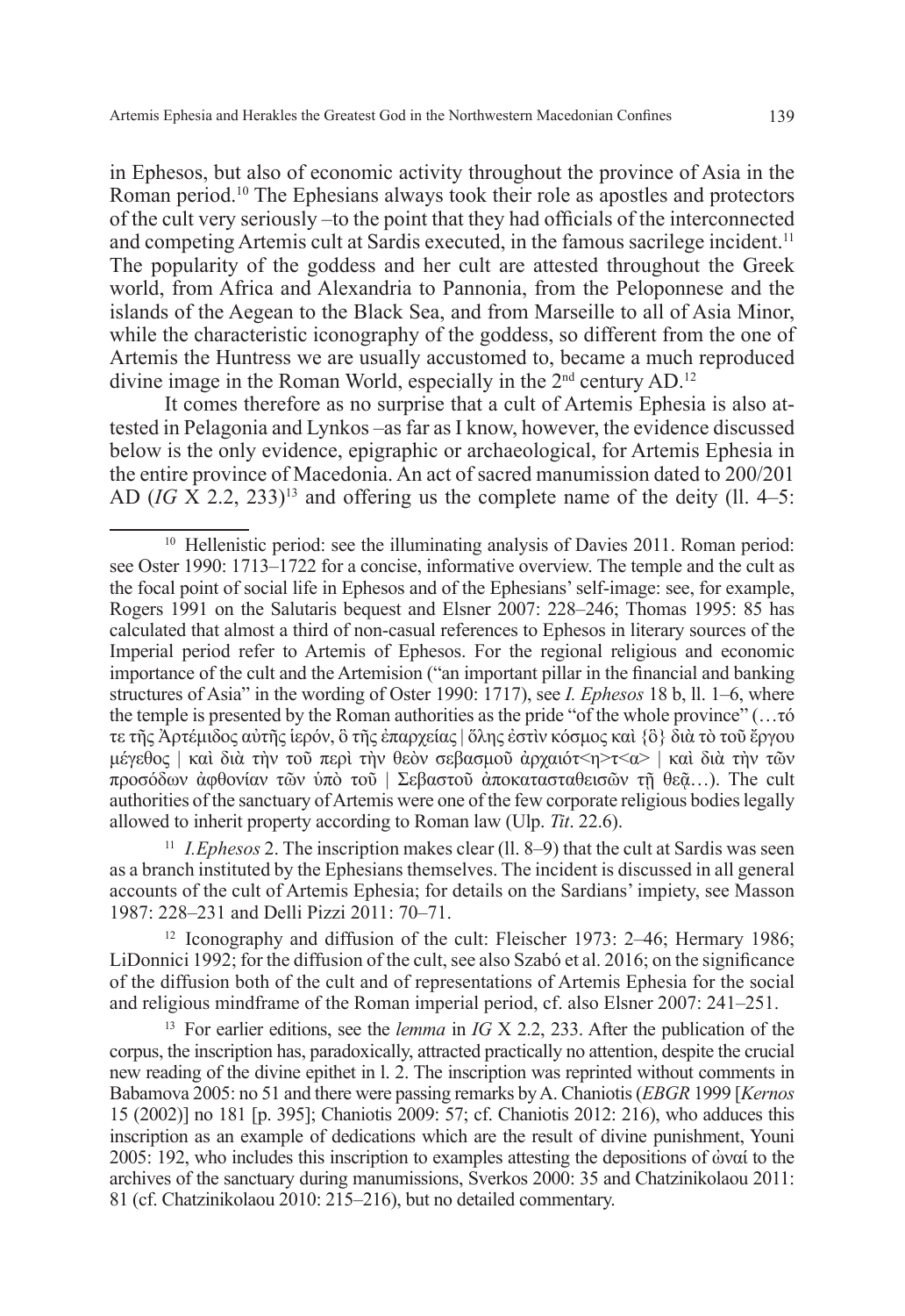$\Delta$ ρτέμιδος Έφεσίας [τῆς] | ἐν Κολοβαίση) was located before 1934 by Nikola Vulić at the monastery of Treskavec, οn a steep mountain slope overlooking the Pelagonian basin. The location is not geographically central: far to the north of the via Egnatia, the ancient settlement at Treskavec<sup> $14$ </sup> lay near –but not on– the road leading from Stobi in Paionia to Herakleia in Lynkos through Audaristos and Kerameiai, the only settlements in the area that the authors of *Roman Itineraria* deemed important enough to mention.15 Fanoula Papazoglou quite sensibly stated that the remains of the ancient walled settlement at Treskavec were unfitting for a major civic center and unequivocally called the place a village.16 The inscription informs us that a woman (whose name must have been inscribed in the two missing lines at the beginning of the text) dedicated her slave Helene, the slave's daughter Peristera and the future offspring of these two to Artemis. The rest of the document conforms with well-known details of sacred manumission acts known from other parts of Macedonia: the former owner of the slaves deposited the two slaves' deed of sale (ώνή) to the sanctuary's archive (ll. 11–12:  $\pi$ ]ρὸς τὰ ἕτερα γράμματα [τ]ῆς θεοῦ), and then had a version of the manumission act engraved on stone (ll. 12–15: καὶ ἐνεχα[ράχθη τ]ὰ προγεγραμμένα εἰς [τ]ὸ γράμμα μνήμης  $[\gamma]$ ά ριν. The document ends with the date and the place where it was drafted (ll. 15–16).17 The only striking feature of this inscription is that the dedicant liberated her slaves by consecrating them to Artemis Kynagos  $(1.2)$ ,<sup>18</sup> "because she was pestered by Artemis Ephesia at Kolobaise" (ll. 3–5: ἐνωγλημέν[η ὑπὸ] Ἀρτέμιδος Ἐφεσίας [τῆς] ἐν Κολοβαίσῃ). In other words, Artemis Ephesia at Kolobaise ordered a devotee to make a dedication to another form of Artemis, Artemis Kynagos.

The first issue to be dealt with here is a notoriously intricate problem: how should we understand the fact that the same deity bears two distinct epithets in the

<sup>14</sup> See *TIR* K 34: 72 (Ivan Mikulčić); *Arheološka Karta* II 313–314 (Boško Babić and Blagoja Kitanovski). The altitude of Zlatovrv, where the acropolis of the settlement seems to have been located, is 1250 m.

<sup>15</sup> *Tab. Peut*. VII 5–VIII 1; *Geog. Rav*. IV 9); Kerameiai is otherwise unattested; on Audaristos (*Euristos* or *Euriston* in the *Itineraria*), see Papazoglou 1988: 327 with the rest of the evidence.

<sup>&</sup>lt;sup>16</sup> Papazoglou 1988: 291: "Rien n'indique qu'il s'agissait d'une ville et le terrain, haut dans la montagne, ne semble pas propice au développement d'une ville. Kolobaisè était sans doute une kômé".

<sup>&</sup>lt;sup>17</sup> All those elements are equally present in manumission acts known to us from other parts of Roman Macedonia (and elsewhere): dedication of a slave after divine punishment: see n. 13, above; dedication of the liberated slaves' offspring as well: see, for example, *I. Leukopétra* 14, 19, 30, 123, 130, and *ΕΚΜ* ΙΙ 65; deposition of deeds of sale in the sanctuary's archive: see *I. Leukopétra* p. 56–59; *EKM* II 143, 144, 151, 156, 164, 168, 169, 406, 407; cf. Youni 2005: 192; mention of the place the document was drafted at: see below.

<sup>18</sup> The reading Κυ[ναγῷ] in l. 2 is quite secure: see the *apparatus* in the *IG* edition, where it is rightly pointed out that the alternative  $\kappa v[\rho i\alpha]$  would leave too much blank space at the end of the line (there is space for 5–6 missing letters). Moreover, faint traces of an A after the missing N seem discernible on the photograph.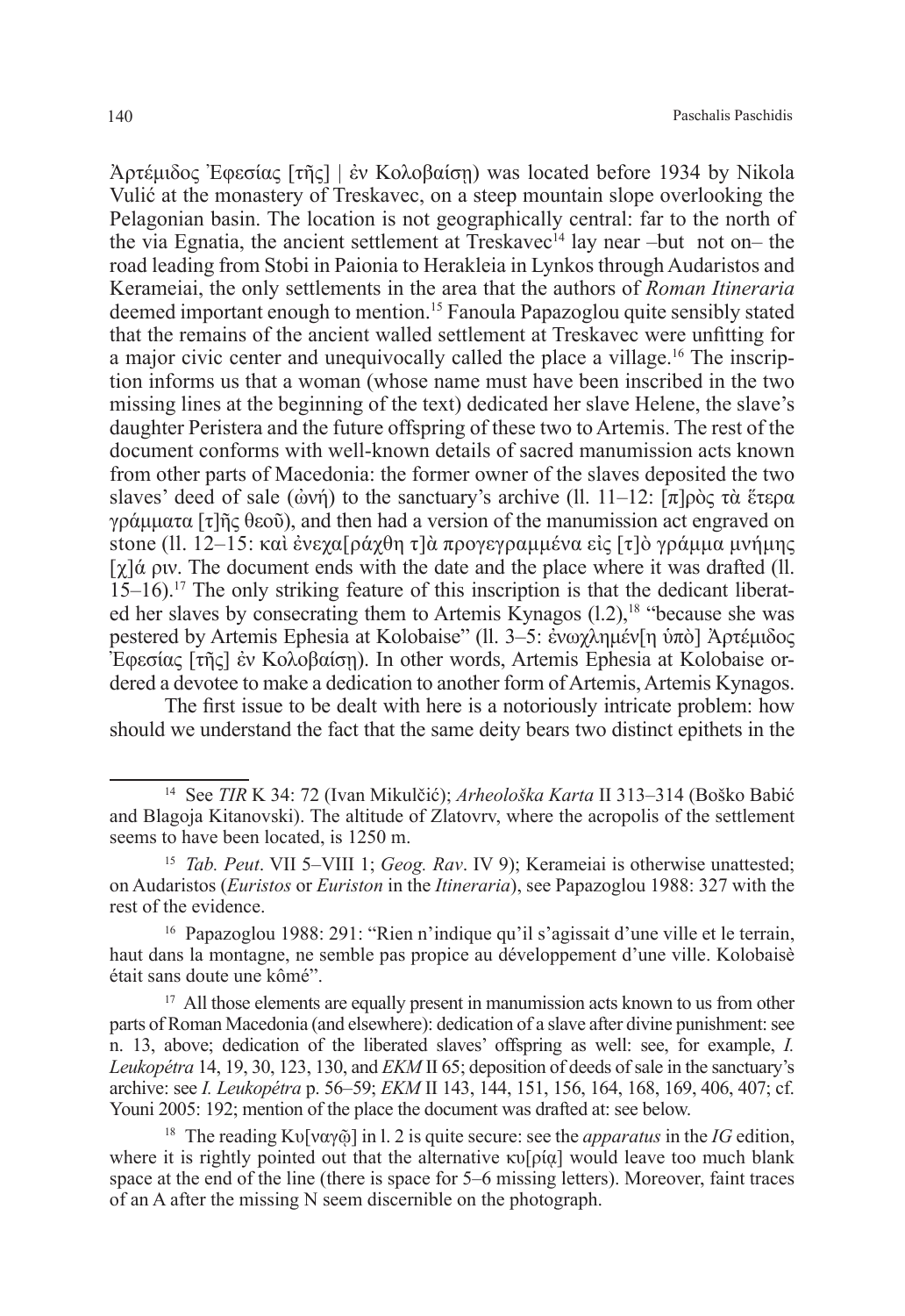same cultic context?<sup>19</sup> In this specific case, should we assume that the same goddess was worshipped in two distinct hypostases, or that two distinct divine figures were worshipped? In simpler terms, should we speak of one Artemis or two? And if our answer is the latter, how should we interpret the relationship between the two cults?

*Prima facie*, there would be nothing incongruous about two hypostases of the same god honoured in a single place, even in a remote village of northern Pelagonia. The classic example often adduced to prove this point, is the fact that a single deme of Attica, Erchia, could acknowledge in its sacred calendar no less than six distinct forms of Apollo, all officially worshipped on different days of the month and with different sacrifices, occasionally at different shrines.20 In such cases, we obviously have no reason to assume that the citizens of Erchia believed in six entirely different gods who simply happened to be all called Apollo and it is thus safer to interpret the variety of cult epithets simply as ways to denote different qualities of the same god. But this is not necessarily how the inscription from Treskavec should be interpreted. The difference between Artemis Kynagos and Artemis Ephesia in Macedonia in 200/201 AD cannot be of the same order as the difference between, for example, Apollo Lykeios and Apollo Nymphegetes in early 4<sup>th</sup> century BC Athens. Artemis Ephesia had a very specific identity, with a birthplace, genealogy and iconography quite distinct from the standard versions of Artemis worshipped throughout the Greek world,<sup>21</sup> one of which was precisely the traditional form of 'Artemis the Huntress' of Treskavec. In other words, Artemis Ephesia was too precise a divine figure to simply be understood as just another version of Artemis, either in the religious mind frame of the villagers in Treskavec or by us today.

<sup>20</sup> *LSCG* 18 (*CGRN* 52 with text, translation and subsequent bibliography), second quarter of the  $4<sup>th</sup>$  century BC. The epithets of Apollo are: Lykeios, Pythios, Delphinios, Apotropaios, Pagion, Nymphegetes.

<sup>21</sup> I do not wish to downplay the evolution of Artemis Ephesia from a version of Artemis perceived as somewhat 'exotic' to a mainstream Graeco-Roman deity, indeed to the Artemis *par excellence* of the Roman world (see Oster 1990: 1726–1727; Thomas 1995: 85–98; Versnel 2011: 106–107; Frayer-Griggs 2013: 466–469); still, this evolution did not in any way undermine the specificity of the Artemis of Ephesos. Versnel 2011: 76–77 uses precisely the example of Artemis Ephesia to illustrate why "gods bearing the same name but with different epithets *may*, but *need not* have been perceived selfevidently as different functional or local manifestations or aspects of one god" (77). Parker 2017: 29 also uses the example of Artemis Ephesia in his discussion of one of the functions of divine epithets, which is to classify a particular form of a god as a "distinct existent entity".

<sup>&</sup>lt;sup>19</sup> Divine epithets continue to form an area of study where perplexity is the rule. As Henk Versnel and Robert Parker have pointed out, there is a noteworthy lack of sophisticated theoretical approaches to the study of the Greek cultic epithet, at least until the late  $20<sup>th</sup>$  century. To quote the latter: "Perhaps the extraordinary infrequency, amid all the huge literature that exists on Greek religion, of theoretical discussions of the cult epithet as a category is the product of a suspicion that there is indeed nothing illuminating to be said except about particular examples" (Parker 2003: 174; cf. Versnel 2011: 60 with n. 140 with further bibliography). For valuable recent contributions to the subject after Parker's pessimistic observation, see Belayche 2005; Versnel 2011: 60–87 and 517–525; Parker 2017: 1–32.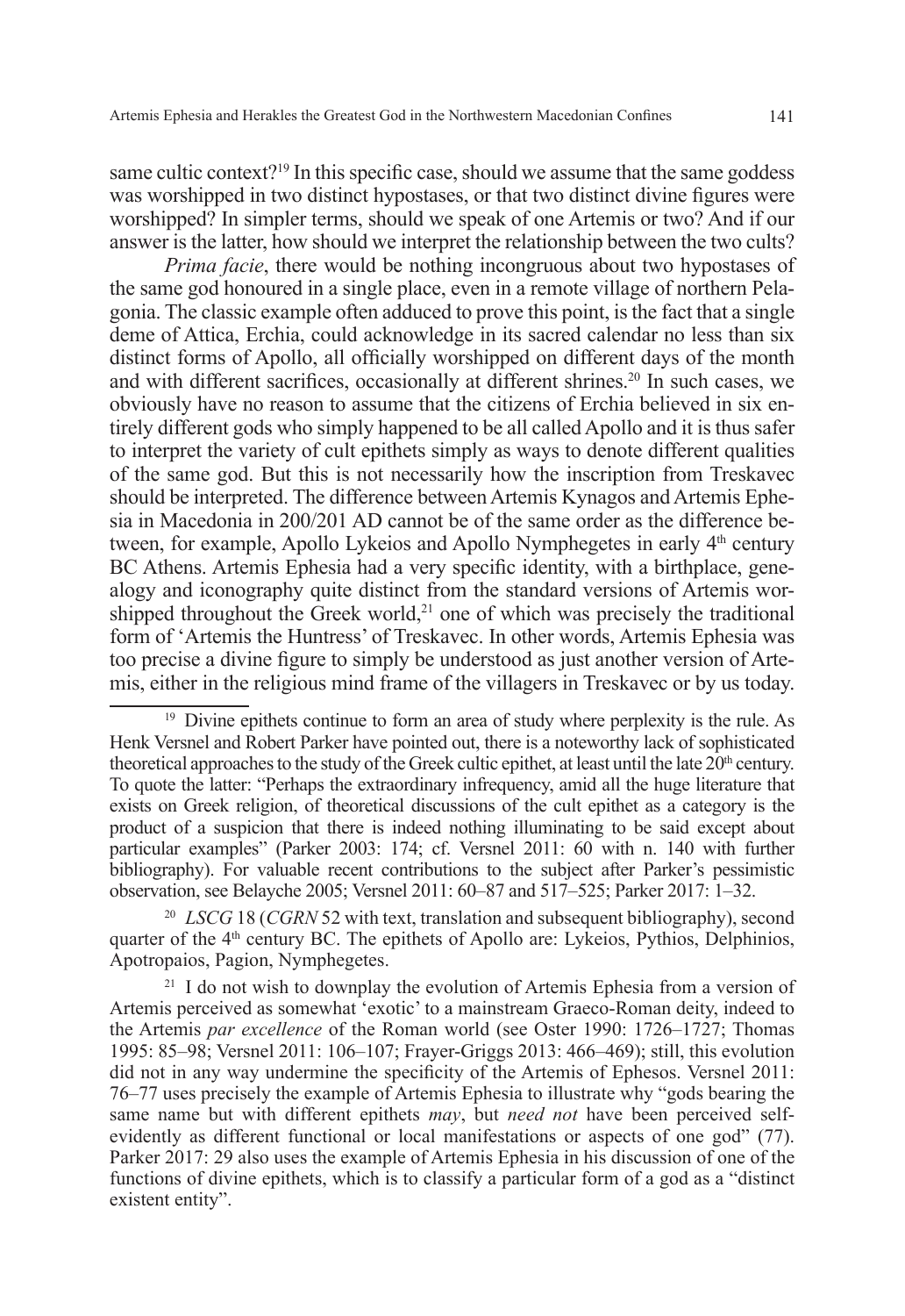There is an aspect of this document that could point to the same direction. Ever since the inscription was published, it has been unanimously taken for granted by scholars that the ancient name of the settlement at Treskavec is attested in ll. 15–16: "concluded at Kolobaise, in the year 348" (ll. 15–16: ἐγένετο ἐν Κο[λο][βαί] σῃ τοῦ ημ΄ καὶ τ΄ ἔτ[ους]). Yet it should be stressed that this is not necessarily the case: the verb ἐγένετο in l. 15 does not refer to the engraved text, but to the manumission act *stricto sensu*, that is, the actual legal document; the former was not necessarily identical to the latter, $2<sup>2</sup>$  and was only set up on stone in order to ensure publicity and the divine protection of the transaction –μνήμης χάριν, as the text itself explicitly states (ll. 14–15). The longest series of manumission acts we have from Macedonia, those found at the sanctuary of the Autochthonous Mother of the Gods at Lefkopetra in the territory of Beroia, provide a useful parallel: there are only four cases among the several dozens of acts from Lefkopetra where the place the legal document was drafted is mentioned, and in only one of them is this place the sanctuary itself; in the other three, the manumission act is explicitly stated to have been drafted elsewhere.<sup>23</sup> In fact, one may argue that the reference of place was under normal circumstances deemed superfluous in such documents, *unless* they had been drafted elsewhere. The assumption, therefore, that Kolobaise was not located at Treskavec<sup>24</sup> remains, I think, a distinct possibility when the inscription is viewed from a legal perspective. Moreover, the syntax of our text may strengthen this assumption: the recipient of the donation, Artemis Kynagos (l. 2), bears no local geographical identifier, while the goddess ordering the donation and mentioned immediately afterwards, i.e. Artemis Ephesia (ll. 4–5), does, probably because the location of the former was self-evident but the one of the latter was not.

If Kolobaise was not located at Treskavec, then the religious consequences of this dedication are of a rather different order. Only two cults would be attested at the settlement of Treskavec: the preexisting cult of an Apollo bearing an epithet of local origin25 and the cult of Artemis the Huntress, the quintessentially tradi-

<sup>24</sup> The only other reference to Kolobaise in the literary or epigraphic record is the ethnic (Κολο[βαι]|σαῖ[ο]ς) of a veteran of the Roman army (*IG* X 2.2, 229, ll. 1–2). The inscription was found at Mažučište, 4 km to the SW of Treskavec.

<sup>22</sup> See *I. Leukopétra* p. 43.

<sup>23</sup> Document drafted at the sanctuary itself: *I. Leukopétra* 63: ἐν Αὐτόχθονι ἐπὶ τῇ θεῷ. Documents drafted elsewhere: *I. Leukopétra* 99: ἐν Βεροίᾳ τῇ μητροπόλι τῆς Μακεδονίας καὶ δὶς νεωκόρου; *I. Leukopétra* 115: ἐν [Β]εροίᾳ; *I. Leukopétra* 103: ἐν Αἰγαιαῖς. There are, of course, isolated counter-examples from Macedonia which weaken this argument: in the manumission acts from Blaganoi near Aigeai, there is at least one case where ἐν Βλαγάνοις seems to refer to the place the document was drafted (*EKM* II 63) and this is also the case in the idiosyncratic manumission act of Skydra (*ΕΚΜ* II 123: ἐν Σκύδρας). Nevertheless, the Lefkopetra series is much richer and statistically more significant; at the very least it allows for the possibility that Kolobaise was not necessarily located at Treskavec.

<sup>25</sup> Apollo Eteudaniskos or Oteudanos or Oteudanikos: *IG* X 2.2, 230 (112/3 AD), 231 (early  $2<sup>nd</sup>$  century AD) 232 ( $2<sup>nd</sup>$  century AD). For the reasonable assumption that this Apollo is of Paionian origin, see already Heuzey 1876: 319; cf. Düll 1977: 55–56 and Bitrakova 1999: 159–161. It is important to note that all three inscriptions predate the appearance of Artemis Ephesia not only at Treskavec, but in Macedonia in general (see below).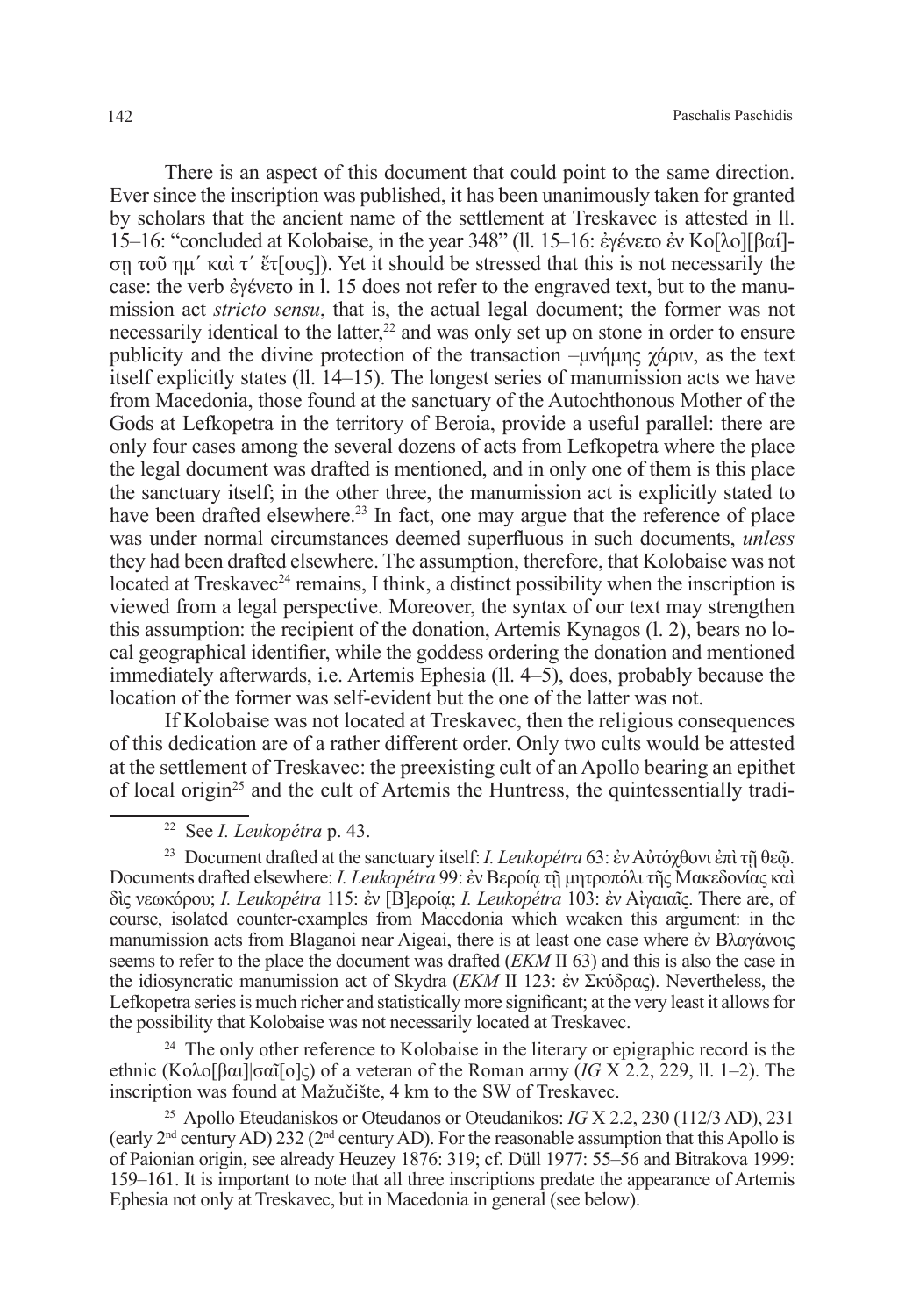tional Greek version of the goddess, which is also the one dominating the archaeological record in the whole area.26 The dedicant would probably be a resident of the settlement, who received a divine order by Artemis Ephesia at Kolobaise –perhaps during a pilgrimage to the latter sanctuary– to proceed to a dedication to her local version of Artemis in order to redeem herself from her sins.27 This would mean that, rather than assuming two interconnected local variations of Artemis, we would need to assume that we are dealing with two separate cults of two distinct divine entities located in two different places. In any case, and wherever Kolobaise was located, it is clear that the authorities of the cult of Artemis Ephesia attempted, through the interpretation of divine will,<sup>28</sup> to exercise influence on other cults of Artemis in the area and to publicize on a regional level the might of the goddess and the unwavering faith of her devotees.

Very similar is the case of another inscription mentioning Artemis Ephesia in Pelagonia (*IG* X 2.2, 188, late  $2<sup>nd</sup>$  – early  $3<sup>rd</sup>$  century AD), found at Kokre, to the southeast of Treskavec and to the other side of the mountain pass leading from Herakleia to Stobi. It is a dedicatory inscription, part of a dedication offered to Artemis Kynagos and the *polis*29 by Zoilos son of Dioskourides and Kassandra daughter of Kassandros. The dedication was offered in compliance to the will (l. 5: κατὰ κέλευσιν) of the couple's daughter Alexandra, "who by command of Ephesia and patroness Artemis, remained a virgin for 27 years, and then she was married for 8 months and 22 days; and she lived  $(?)$  in Pella".<sup>30</sup> According to

<sup>26</sup> See Düll 1977: 58–72, 287–306; Sokolovska 1987: 177–181; Chatzinikolaou 2011: 271–282.

 $27$  The alternative would be to suppose that the dedicant was a resident of Kolobaise who was ordered by Artemis Ephesia to make an offering to the neigbouring cult centre of Artemis at Treskavec; but this assumption seems less convincing, especially if one considers the rest of the evidence on Artemis Ephesia in the area (see below).

<sup>28</sup> The cult of Artemis Ephesia at Ephesos may not have been centered around a famous oracle, but it certainly involved some sort of oracular activities, since it employed interpreters of divine will (θεσμῳδοί): see Horsley 1987: 81; Oster 1990: 1724–1725.

<sup>29</sup> I cannot enter here into the complex discussion of which *polis* is referred to in this text. It is usually assumed that it was the elusive city of Pelagonia, which is why "Pelagonia" is placed by many scholars and maps near Kokre, usually at Prilepec, ca. 4 km to the west, where remains of a large settlement have been located (see *TIR* K 34: 99 [Ivan Mikulčić]; *Arheološka Karta* II 309 [Boško Babić and Blagoja Kitanovski]). Nevertheless, the very existence of a *polis* called Pelagonia before the Late Roman period is debatable; cf. Hatzopoulos 1996: I 91–92 (for later evidence and bibliography on the intricate problem of *poleis* in Upper Macedonia, see Sverkos 2013: 244–258).

<sup>30</sup> … ἥτις κατὰ | ἐπιταγὴν Ἐφεσίας | καὶ πατρωνίσσης Ἀρ| 10τέμιδος διήγαγεν | παρθενείαν ἔτεσιν | κζ΄∙ καὶ μετὰ ἀνδρὸς | μῆνας ∙ η΄ ∙ ἡμέρας | κβ΄ ∙ καὶ ἐβίωσεν (?) |15 ἐν Πέλλῃ. The concluding phrase is awkward. Κα<τ>εβίωσεν ἐν Πέλλῃ ("she died at Pella") may make more sense, despite the absence of a conjuction (καταβιῶ in the sense 'to die' is attested in funerary inscriptions of the Imperial period in Pamphylia and Pisidia: *I. Perge* 66, *I. Central Pisidia* 168–169).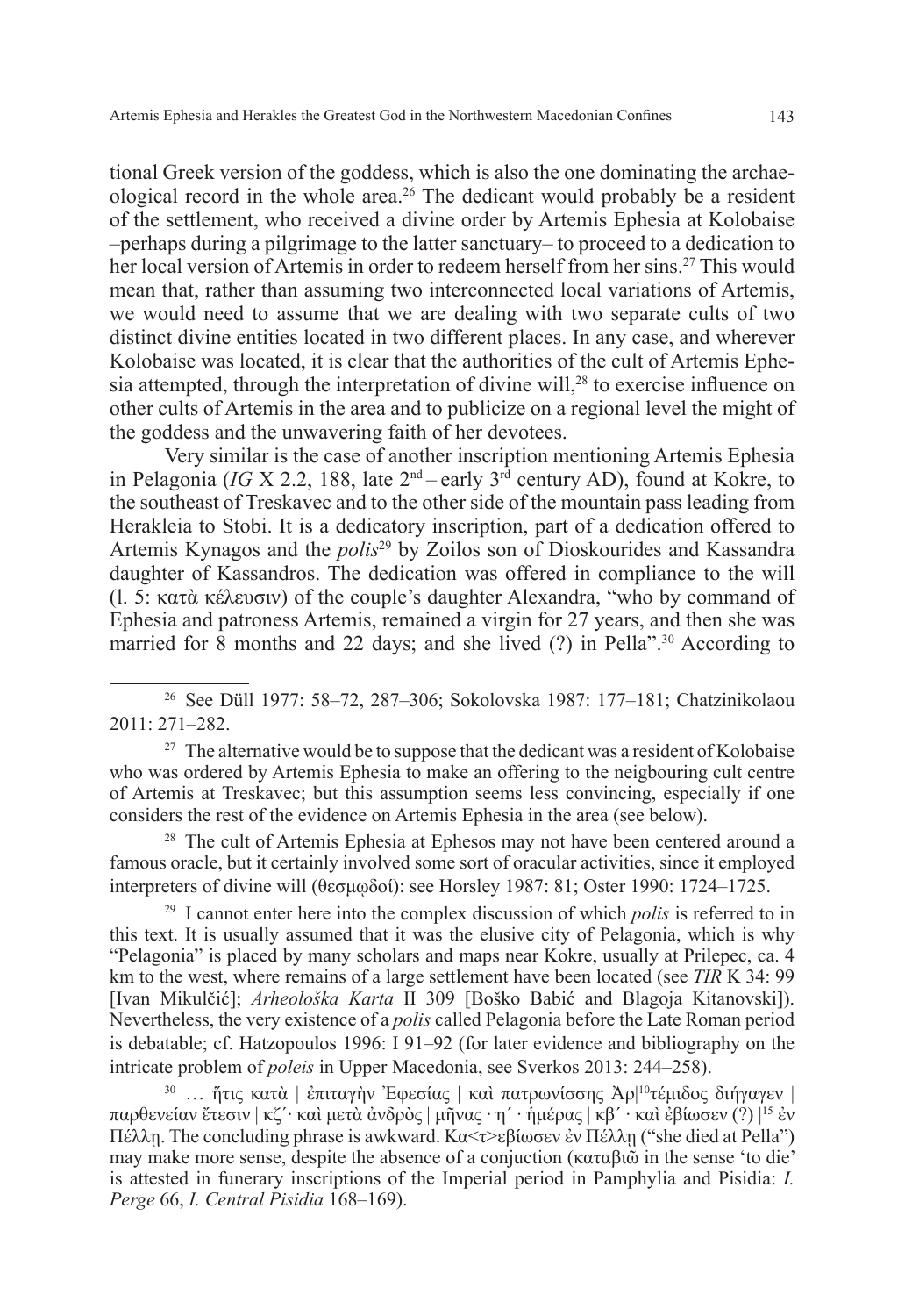the interpretation of the editors of the *corpus*, the command came from Artemis in both her hypostases: Artemis Ephesia, referred to simply as Ephesia, and the patroness Artemis, presumably the Artemis Kynagos to which the offering was made. But even if we discard the obvious theological problem of two distinct hypostases of Artemis –let alone two distinct divine figures– issuing the same sacred order, I do not think the language used favours this interpretation: why refer to one hypostasis by epithet only, and to the other only by the theonym? I believe, therefore, that one and the same Artemis is referred to here: Artemis Ephesia *who is also* the patroness of Alexandra. In other words, the religious pattern here is identical to the situation at Treskavec: Alexandra was a devotee of Artemis Ephesia, presumably the one at nearby Kolobaise; she remained a virgin for 27 years at the divine order of the goddess (a well-known protectress of virgins,31 as all Artemides), and dictated in her will that her parents should make an offering to Artemis. The offering, once again, was made not to Artemis Ephesia herself, but to the local version of Artemis the Huntress. The only difference is that in the case of the dedication from Kokre we cannot be certain that this was due to a deliberate policy of the cult authorities of the Ephesian goddess, as it was in the case of the dedication from Treskavec: Zoilos and Kassandra may have chosen a different Artemis on their own initiative, or have followed the instructions of their deceased daughter. The religious outcome, nevertheless, is identical at Treskavec and at Kokre: the cult of Artemis Ephesia appears –and is publicized– as an overarching Artemis cult in the area, potentially ruling over and encompassing all other local –and preexisting– versions of the goddess.

The evidence for a cult of Artemis Ephesia at Stobi, further to the north, is, at best, very inconclusive.<sup>32</sup> We may, therefore, turn our attention towards the

<sup>31</sup> See, e.g. Achilles Tatius, *Leukippe and Kleitophon* 6.21.2.

<sup>32</sup> There are three possible references of Artemis Ephesia from Stobi: **(1)** *Ι. Stoborum*   $3$  (marble plaque,  $2<sup>nd</sup>$  century AD) is a fragmentary dedication, which has been variously restored by various editors (see Babamova's *apparatus*). Here is the text in the latest edition: Ἀρτέμιδ[ι - - -] | τὸν βωμ[ὸν ἔθηκε] | Θεούχρη[στος μετ]|ὰ τῶν το[ῦ θιάσου ἐ]|πιμελη[τῶν - - -] | Ζωΐλου κ[αὶ Διοσκου]|ρίδου κα[τὰ - - -]. In l. 1, both Ἀρτέμιδ[ι Ἐφεσίᾳ], proposed by N. Vulić, *Spomenik* 77 (1934) 41 no 20, and Ἀρτέμιδ[ιΛοχίᾳ], proposed by Wiseman 1973: 182, are arbitrary, since there is no other attestation of an epithet of Artemis at Stobi. Incidentally, [μετ]|ὰ τῶν το̣[ῦ θιάσου ἐ]|πιμελη[τῶν] (ll. 3–5) would be without parallels, since it would imply that these *epimeletai* were regular officials of the *thiasos*, while in private associations the *epimeletai* are invariably simple members charged with specific tasks (cf. Nigdelis 2006: 203). Thus, the restoration  $\left[\mu \epsilon \tau\right]\right]$ ά τῶν το $\left[\tilde{v}$  iεροῦ ἐ $\left[\pi \mu \epsilon \lambda \eta\right]$  are  $\left[\alpha \tilde{v}\right]$  proposed by Wiseman 1973: 182 (and not mentioned in the *apparatus* of the Stobi *corpus*) is probably preferable. **(2)** *Ι. Stoborum* 4 (2<sup>nd</sup> century AD) is a relief depicting a horseman, to the right, with two dogs in front of him: the inscription reads [- - -]νὸς Ἀρτέμιδι | [- - - κατ' ε]ὐχήν. The missing epithet may well be [Κυναγῷ], given the iconography, but for present purposes it suffices to note that there is no reason to suppose that the Artemis in question is the one of Ephesos. **(3)***Ι. Stoborum*  5 (lower left fragment of an altar, 2nd century AD) is very poorly preserved: [- - -]Μ[- - - Ἀρ]|[τέ]μιδι Ε[- - -] |[- - -]ΣΙΝΔΩ[- - -]. In l. 2, N. Vulić, *Spomenik* 75 (1933) 27 no 70, followed by Düll 1977: no 67, proposed Ἐ $[\varphi \in \sigma \alpha]$ , but again the restoration is arbitrary, as Babamova correctly points out.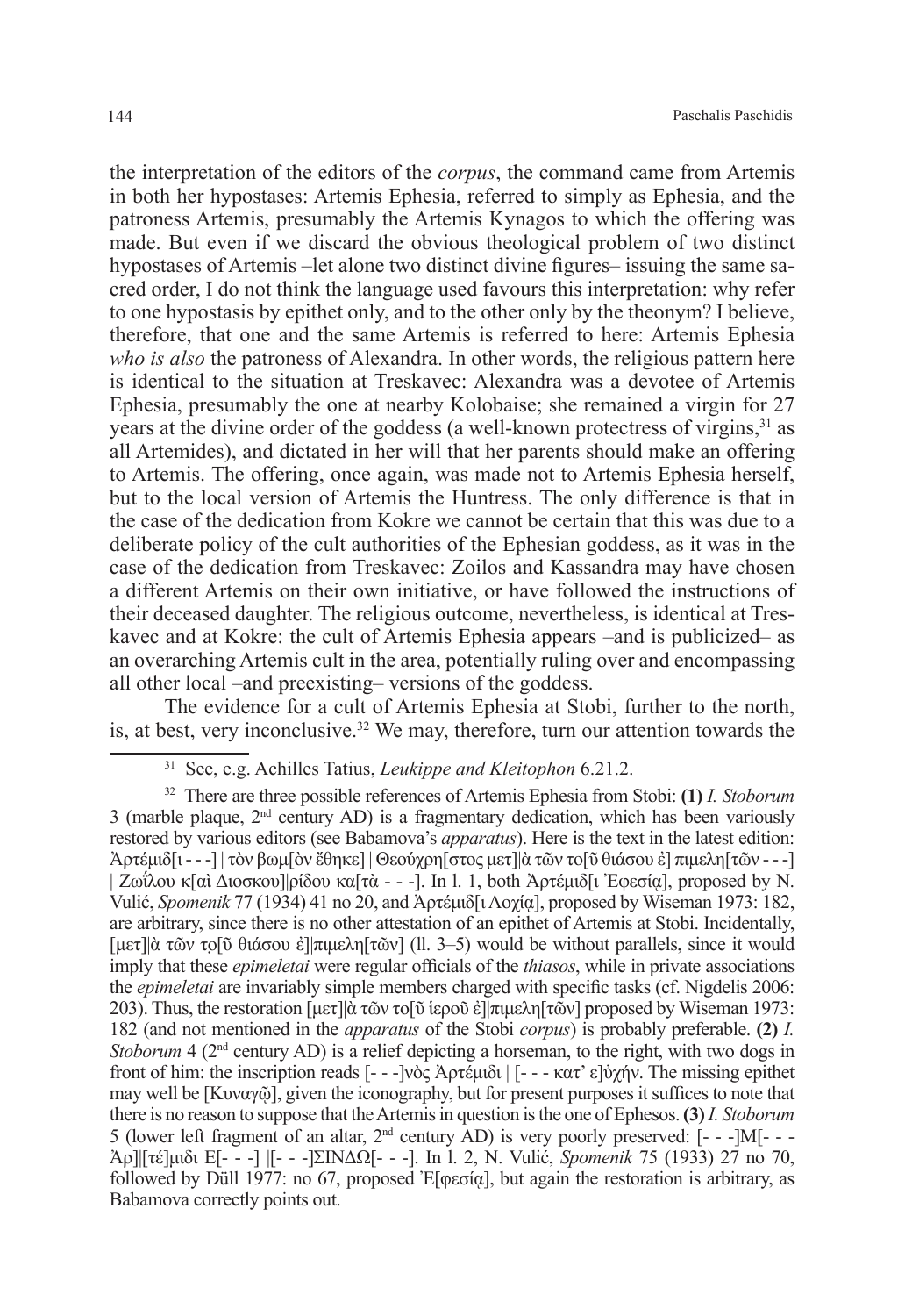south, where there are at least two other certain references to Artemis Ephesia from neighbouring Lynkos. The first  $(IG \times 2.2, 9)^{33}$  comes from Živojno, not far from the southeastern extremity of Pelagonia, an important settlement of unknown ancient name.<sup>34</sup> In 160 AD, Glaukias, the superintendent slave of a certain Ancharienus Adaios<sup>35</sup> made a dedication to Artemis Ephesia. Two interesting and perhaps interrelated– aspects of this inscription are its date and its dedicatory relief. First of all, this is the earliest attestation of the cult of Artemis Ephesia in all of Macedonia. The badly eroded relief portrays two male figures in front of their horses to either side of a standing goddess; it is the well-known iconographic motif described by Chapoutier as "les Dioscures au service d'une déesse" and well-attested in Roman Asia Minor, where it is often used to portray a major local goddess, the name(s) and attributes of which have been the subject of much discussion.36 For present purposes, it suffices to point out that this motif clearly does not belong to the standardized iconography of the Ephesian Artemis<sup>37</sup> –an iconography which is, to the best of my knowledge, completely unattested not only in the areas under consideration, but anywhere in Macedonia. On the contrary, both the cult of the Dioscuri in general and this particular iconographic motif are amply attested in the area (Lynkos, Derriopos, Pelagonia, Paionia) and are associated with a number of different deities.<sup>38</sup> This means that, in the one

<sup>33</sup> See also Chatzinikolaou 2011: 80 and 279–280 no 110.

<sup>34</sup> On Živojno, see *TIR* K 34: 136–137 (Ivan Mikulčić); *Arheološka Karta* II 32 (Borka Josifovska).

<sup>35</sup> Γλαυκίας, Ἀνχαριηνοῦ Ἁ[δα]ίου οἰκο|νόμος, Ἀρτέμιδι Ἐφεσίᾳ ἀνέθηκεν· | ἔτους ζτ΄ μηνὸς Ἀρτεμισίου θ΄. The alternative interpretation, "Glaukias son of Ancharienos, superintendent of Adaios" (followed by Tataki 2006: 90–91 no 37), cannot stand for several reasons: (a) superintendents of large estates were invariably of servile origin, if not still slaves (Nigdelis 2006: 226–228, including a reference to our inscription in 227 n. 31), and thus Glaukias need not carry a patronym; (b) Anchar(i)enus is a relatively rare non-imperial *nomen gentis* (cf. Sverkos 2018: 84–85) which is unlikely to be used as a personal name (nor is it thus used in its only other attestation in Macedonia: *EKM* I 135); finally, (c) one would expect Adaios, an owner of a large estate in 160 AD, to possess the Roman *civitas*.

<sup>36</sup> Chapoutier 1935; Düll 1977: 67; Robert 1983: 553–578 (the fullest discussion of the subject after Chapoutier); Hermary 1986: 593; Geppert 1996: 117–118.

 $37$  If one excludes two  $3<sup>rd</sup>$  century AD coins from Ephesos itself (Chapoutier 1935: 75–77 no 68 and pl. 12; cf. 237–238), where it is expected for the tutelary deity to be associated with any divine figure, the motif is explicitly associated with Artemis Ephesia only once, in a relief from Phrygia, now lost (Chapoutier 1935: 74–75 no 67; Geppert 1996: 192, no R64 with the previous bibliography).

<sup>38</sup> For epigraphic, numismatic and archaeological evidence for the Dioscuri in the area (including Paionia), see Sokolovska 1974; Düll 1977: 112-116 and nos 75, 82, 200–206; Sokolovska 1987: 83–84, 202; Bitrakova 1999: 237–239, and 252 figs. 5–7; Nikoloska 2009; Chatzinikolaou 2011: 80–81, 279–80 no 110, 281 no 113, 282 no 115; Nikoloska 2015: 262– 264. From the inscribed monuments it becomes clear that the Dioscuri and this particular iconographic motif may be connected with a variety of divine figures and religious notions: (**1**)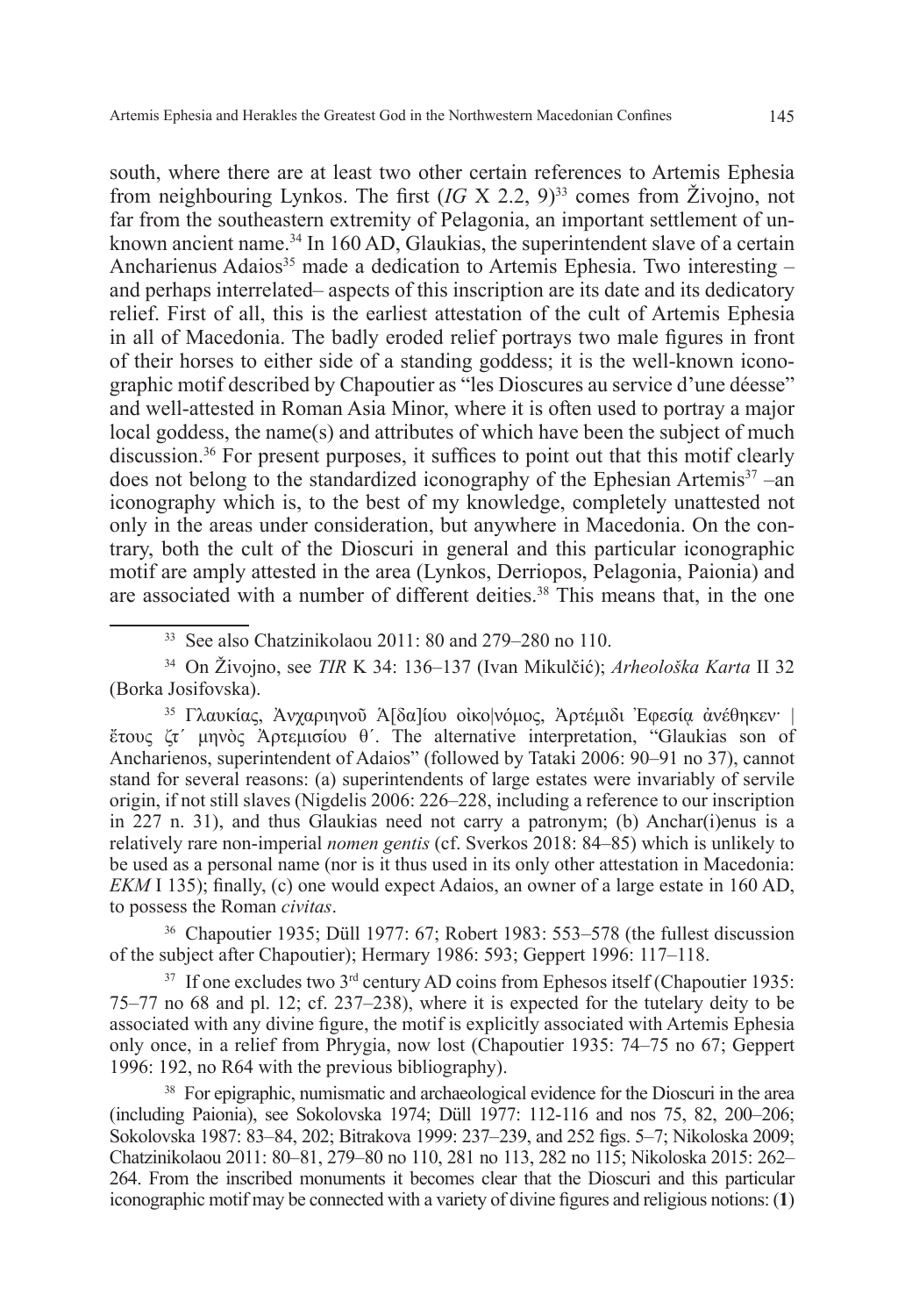and only instance in the areas under discussion where we have a combination of a secure epigraphic attestation of Artemis Ephesia with a relief depicting the goddess –an instance which also happens to be the earliest attestation of the cult in the area–, the iconographic motif is not specific to Artemis Ephesia, but rather belongs to the generic iconographic repertoire of powerful, commanding female divine figures, who are associated with the popular Dioscuri. The introduction of Artemis Ephesia in the area thus seems to have been facilitated by her assimilation to more familiar deities,<sup>39</sup> and by the use of a more familiar iconography. The fact that the dedicant in our inscription is a slave of someone belonging or connected to a Roman commercial *gens*, therefore to one of the most cosmopolitan and well-travelled elements of society in the Roman East, merely adds to a complex picture of change and novelty superimposed on familiar religious and artistic patterns; a picture the details of which remain beyond our full grasp.

Probably from Lynkos (but the origin is unclear) also comes another stele pertaining to Artemis Ephesia and bearing at least two sacred manumission acts

<sup>39</sup> Nikoloska 2009: 124 tentatively suggests that Artemis Ephesia takes the place of Kybele in the area (cf. the preceding note). For the connection between Artemis Ephesia and Anatolian Mothers of the Gods, cf. n. 8, above.

*IG* X 2.2, 191 (found at Peštani in Pelagonia, only 3.5 km to the SE of Kokre) is a dedication to the Dioscuri alone, without any mention of the female goddess portrayed in their midst. (**2**) *IG* X 2.2, 302 (Trojkrsti in Derriopos, near Styberra) is a dedication to Asklepios; the dedicatory relief depicts the Dioscuri alone. (**3**) *IG* X 2.2, 310 (also found in Derriopos, at Krušejani, west of Prilep), bears a badly damaged inscription; its end, however, if Papazoglou's transcription of the badly eroded l. 4 is accepted (ll. 4-6: άπασῶν (?) καὶ άπά $\pi\alpha\pi\gamma\pi\alpha\nu$  (?) θεῶν,  $\theta\pi\alpha\pi\alpha\pi\alpha$ σωτῆρσιν) would be extremely interesting: the genitive "of all the gods and goddesses" points either to a reference to the Mother of the Gods or to a superlative declaring that "the Saviour Gods" of l. 6 (either the Dioscuri alone, or the triad of the Dioscuri and the female goddess depicted in their midst) are the "greatest (*vel sim.*) of all the gods and goddesses", in a reflection of the religious competition which is very characteristic of the period (see below, part II and n. 73) and strongly reminds us an inscription from Ephesos where Artemis Ephesia is declared to be "forever the greatest of all the gods" (*I. Ephesos* 1265 + *SEG* 43 [1993] 756, 2nd century AD, ll. 2–4: ἥ τε πάτριος Ἐ[φεσίω]ν θεὸς Ἄρτεμις κα[ὶ θεῶν πάν]των πώποτε μεγίστ[η]). (**4**) Düll 1977: 374–375 no 201 and fig. 59 (*SEG* 29 [1979] 578), found at Demir Kapija in Paionia is another intriguing text and relief. The first line is read by Düll as [- - - κ]αὶ Θάλαμος εὐχὴν Μεγάλῃ Τύχ[ῃ - -], but the first letter is clearly a delta as Fanoula Papazoglou (1979: 313) had already remarked, which is why Sokolovska 1974: 269 reads [Ἀρτέμι]δι θάλαμος εὐχὴν μεγάλη τύχ[η - - -], and interprets μεγάλη τύχη as an acclamation and θάλαμος as 'chamber' (followed by Nikoloska 2009: 122 who connects this interpretation of θάλαμος with the mysteries of Kybele). This alternative reading, however, is syntactically problematic; it may therefore be simpler to assume that the delta engraved in l. 1 is a common engraver's mistake (delta instead of an alpha). In any case, the relief depicts the standing goddess with torches, an attribute pointing again both to Artemis and to Kybele, who was quite popular along the Axios valley until the Roman period (Bitrakova 1999: 199–205; Nikoloska 2009). The high concentration of the motif in Derriopos, Pelagonia and Paionia is noteworthy; in other parts of Macedonia it is only attested once, as far as I know, in a dedicatory relief possibly from Thessalonike (*IG* X 2.1, 56, Geppert 1996: no R18); the dedicatory inscription mentions only the Dioscuri.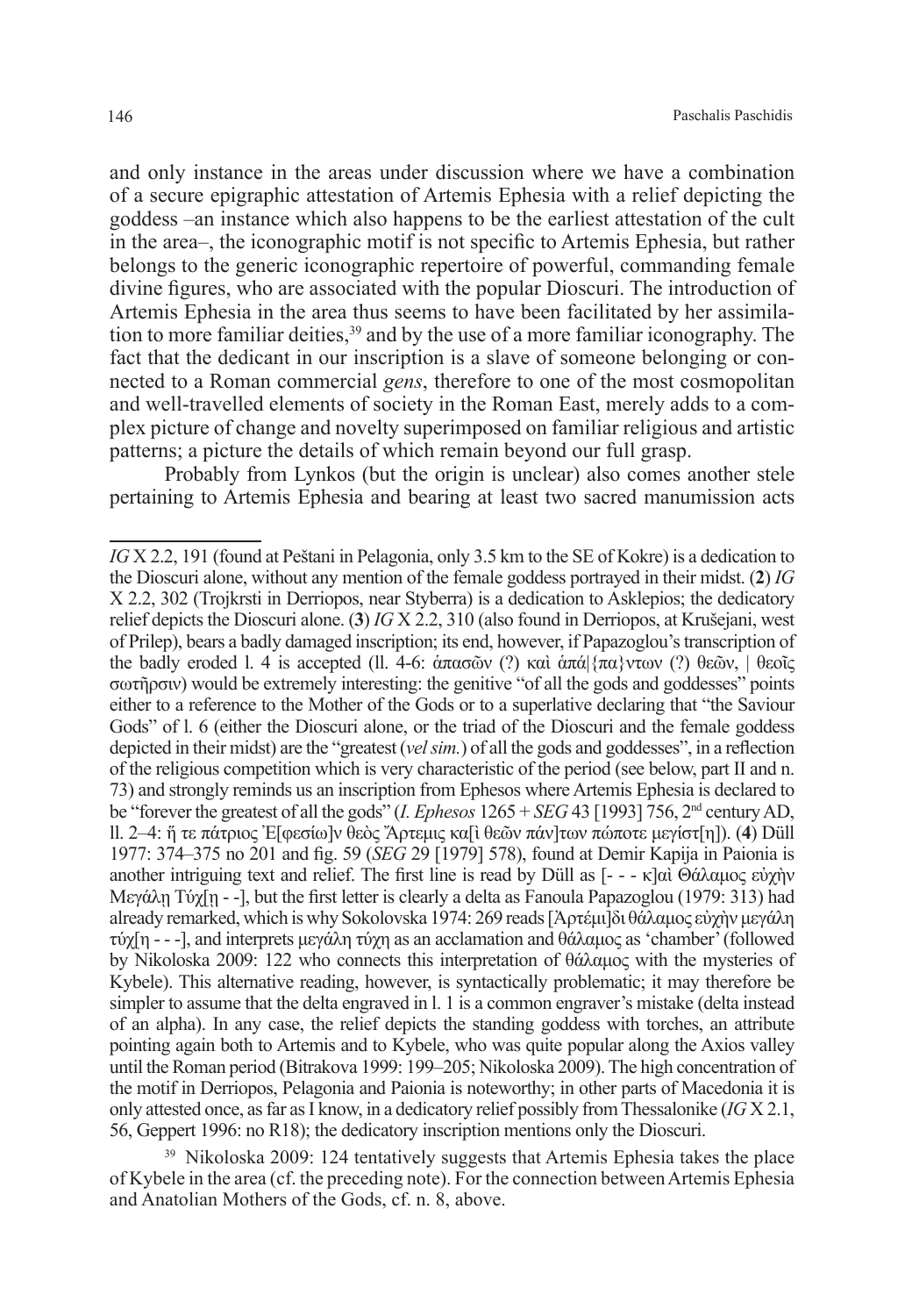(*SEG* 55 [2005] 685).40 Unfortunately, the upper left and the bottom of the stele are badly damaged and an autopsy of the stone would be required in order to establish a text better than the one the published photograph allows for. What is certain is that in the second act, dated to 205 AD, the dedicant proceeds to the liberation of a slave "because she was asked to do so by Artemis Ephesia" (act II, ll. 3–4: ἐτουμένη ὑπὸ θεᾶ[ς] | Ἀρτέμιδος Ἐφεσία[ς], followed by the incomprehensible dedicatory formula). The phrase is very similar to the wording of the inscription from Treskavec: we are dealing once again with a dedication made at the "request" of Artemis Ephesia, therefore under fear of divine punishment by the goddess. There is, however, another feature reminding us the inscription from Treskavec: the fact that the name of the goddess issuing the order is spelt out in full, contrary to the expected syntax. Even when divine commands are mentioned, the name of the goddess normally belongs to the dedicatory formula: "so-and-so dedicated to so-and-so, at *her* command (or because she was ordered by *her*, or by the goddess)".<sup>41</sup> One reason why the phrase "because she was asked by Artemis Ephesia" would precede the dedicatory formula itself –thus giving more prominence to the divine command rather than to the dedication itself or to the goddess receiving it–, could be that the recipient of the dedication was, once again, *not* Artemis Ephesia. Could Artemis Ephesia, just as at Treskavec or at Kokre, have commanded Claudia Stratonike to liberate her slave by donating her to another, local Artemis?<sup>42</sup>

<sup>40</sup> Babamova 2005: 106 no 35 transcribes only the second, dated act and lists the first editions, which I have not seen; the text of the badly preserved first act is transcribed by A. Chaniotis in *SEG* from the photograph; see also Chatzinikolaou 2011: 280–281 no 112, without the text. The fact that the stele was found in a private house in Bitola does not necessarily mean that the provenance is Herakleia Lynkestis.

<sup>41</sup> For some examples from Macedonia, see e.g. *I. Leukopétra* 35, 131 and *IG* X 2.2, 34, mentioned immediately below in the main text. Phrases such as κατ' ἐπιταγήν, or κατὰ πρόσταγμα, or κατὰ κέλευσιν τοῦ / τῆς θεοῦ are of course ubiquitous everywhere. Among the several hundreds of cases in the PHI database, I have come across very few counter-examples, i.e. cases where the name of the god is spelt out in full in the  $\kappa \alpha \tau$ '  $\frac{\partial \pi}{\partial x}$  (κατὰ πρόσταγμα / κατὰ κέλευσιν formula and not in the dedicatory formula *per se*: κατ' ἐπιταγήν: *I. Leukopétra* 34, 151; *IGBulg* IV 2338 (but this is a much longer text); *IG* XII Suppl. 27; *ΤΑΜ* V 1, 51 and 342; *I. Hadrianoi* 8; *I. Prusa* 44; *I. Iznik* 1080; κατὰ κέλευσιν: *IG* IV² 1, 566; *IGBulg* IV 2073 (but again this is a longer text); *RECAM* II 324; *MAMA* I 5; *MAMA* IV 226; *MAMA* V Lists 181 no 13; *MAMA* IX 57; *SEG* 29 (1979) 967; *SEG* 33 (1983) 1159; *SEG* 38 (1988) 1321; *I. Anazarbos* 50; *IGUR* I 100, 165, 176; no examples with κατὰ πρόσταγμα. Most of these examples come from the Anatolian hinterland, a fact that further illustrates that this is not expected language usage.

<sup>42</sup> Perhaps one should not press a bold hypothesis even further, given the poor state of preservation of this text, but the first manumission act may actually strengthen my assumption. One would expect that the same goddess, Artemis Ephesia, is involved in the first document as well, and, indeed, the word following the theonym in act I begins with an epsilon. And yet the restoration Ἀρτέμιδι Ἐ|[φεσίᾳ] in ll. 4–5 seems epigraphically impossible: there is (barely) space for five letters in the beginning of l. 5, but then there would be no more space left before the rest of the line (ME  $\tau$ ης θεοῦ), making the text incomprehensible. If there are indeed letters in in the beginning of l. 5 (the poor photograph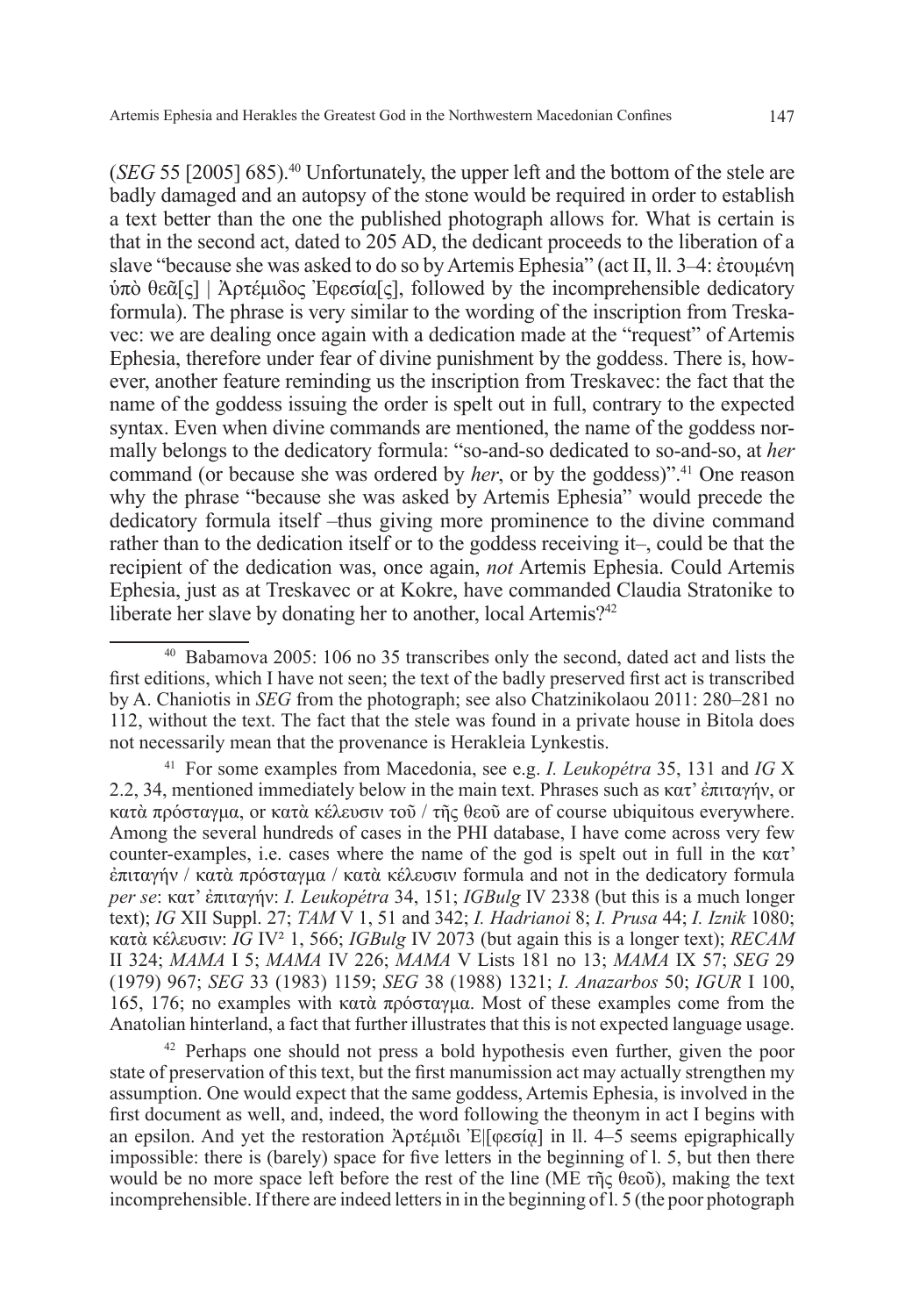Finally, a last intriguing case from Lynkos should be mentioned: it is an inscription (*IG* X 2.2, 34, *post* 212 AD) on an Ionic column, now lost, from Vašarejca, far to the northeast of Herakleia, and again very close to the Pelagonian border. According to the text, Aurelius Ioulianos dedicated his wife, Aurelia Amia, to Artemis, "on the command of the goddess" (11. 6–7:: κατὰ κέλευσιν | τῆς θεοῦ). The precise meaning of the dedication – a dedication of an image of the deceased in the form of the goddess, or simply an actual dedication of a free person to the god, certainly not an inconceivable notion, as we know by now?–43 need not detain us here. The only element of this inscription which is useful for present purposes is the fact that we have here yet another attestation of an Artemis – not necessarily Artemis Ephesia– who issues commands to her devotees; a powerful, menacing deity, demanding the full devotion and dedication of her worshippers, like so many popular gods in the eastern part of the Roman Empire in the 2nd and 3rd centuries AD.

Two interrelated features of the cult of Artemis Ephesia in Pelagonia and Lynkos should be highlighted. The first is the delicate balance between old gods and new gods, or, more precisely, between local and 'foreign'. I have elsewhere<sup>44</sup> attempted to explore the importance of localization in the nomenclature of gods worshipped in Roman Macedonia. One of the strategies put forward in the context of some cults in the Roman period was to strongly emphasize the god's regional or local character, his or her firm anchoring in the local community.45 Next to these emphatically 'local' gods, there are those whom we could call metic or travelling gods.46 A god of a certain Macedonian locality may, for example, be proclaimed to have originated in another city of Macedonia, which was also presumably the homeland of its present devotees.<sup>47</sup> A travelling god, however, may also come from afar. A renowned and readily recognizable deity of international fame may retain her geographically specific foreign origin – and the prestige that comes

<sup>43</sup> Robert and Papazoglou (see the comm. in *IG*), prefer the latter hypothesis, in my view correctly.

<sup>44</sup> Paschidis forthcoming.

<sup>45</sup> Among the many examples from Macedonia, I mention here only the ones involving Artemis: *Deana Baphyria* ("Diana of the river Baphyras", on the coins of the Roman colony of Dion, Kremydi 2004: 78–83); ἌρτεμιςΔιγαία ἐν Βλαγάνοις or Βλαγανῖτις ("the Righteous Artemis of Blaganoi", near Aigai, *ΕΚΜ* ΙΙ 62–77, esp. 64, 66, 67, 69, 76), Ἄρτεμις Κυραία Πολιτική ("Artemis of the *polis* of Kyrrhos", *EKM* II 411), Ἄρτεμις Ῥηχειλία ("the Artemis of Raikelos", a *kome* of Thessalonike, *IG* X 2.1 Suppl. 1656). The strongest example of firm local anchoring is obviously "the Autochthonous Mother of the Gods" (Μήτηρ Θεῶν Αὐτόχθων, *I.Leukopétra*, *passim*).

<sup>46</sup> Cf. Versnel 2011: 88–142.

<sup>47</sup> Among the several examples, I restrict myself here again to the one example pertaining to Artemis: Ἄρτεμις Ἀγροτέρα Γαζωρεῖτις καὶ Βλουρεῖτις ("Artemis of the fields and the mountains (?), from Gazoros", honoured at Skydra, *EKM* II 120–121).

does not allow conclusions), the word starting with epsilon at the end of l. 4 may be not a divine epithet but, e.g. a verb ending in –μαι and conjugated with τῆς θεοῦ. In any case, if the restoration E  $\alpha$  is rejected, then the goddess to whom the slave is dedicated in act I (and thus in act II as well) is not Artemis Ephesia, but just (another) Artemis.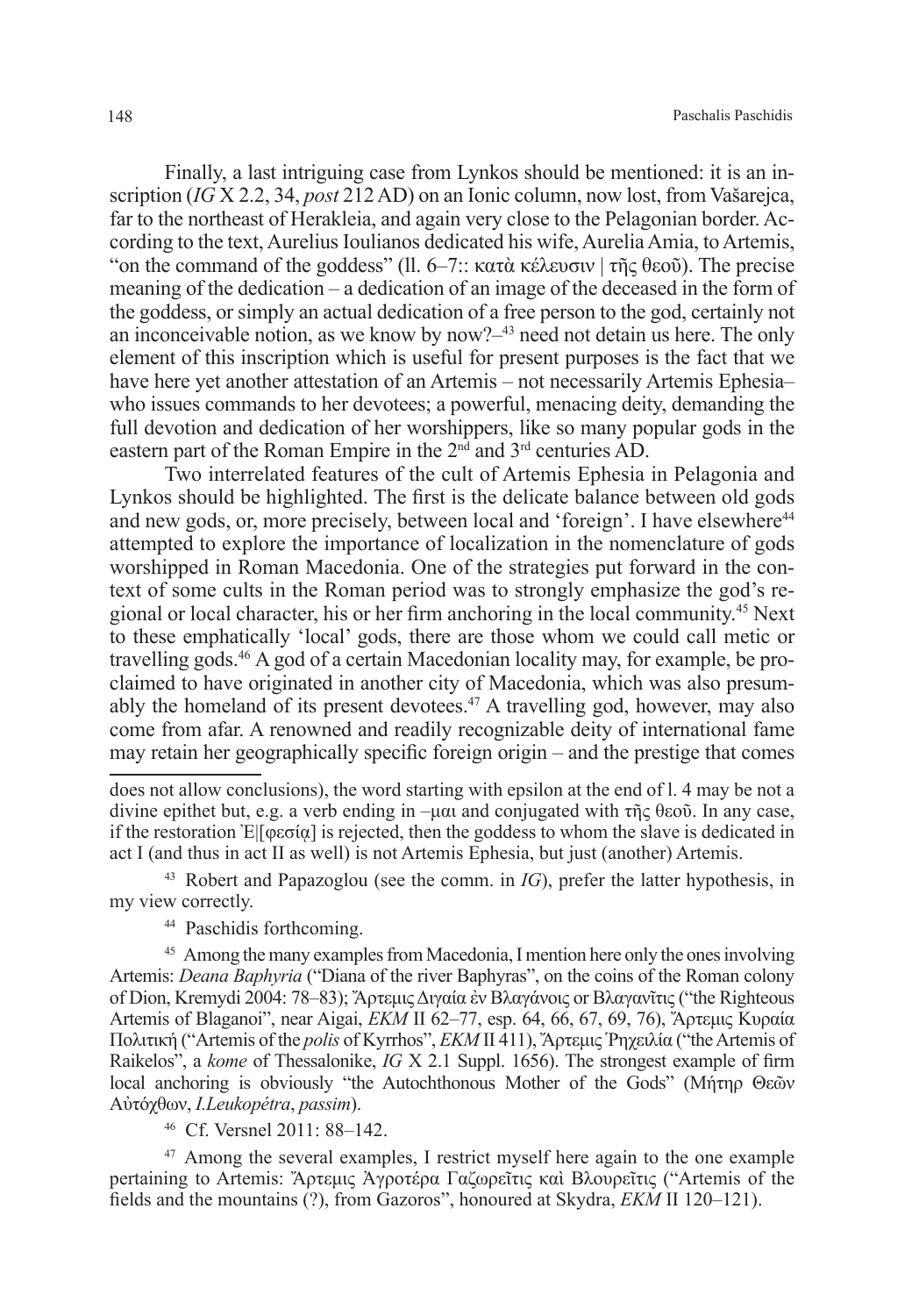with it– but at the same time be now relocalized and understood as firmly protecting a specific local community. This is the case of the Syrian Virgin *of Gyrbea*, 48 or, precisely, of Artemis Ephesia *at Kolobaise*. What is, in my opinion, particularly important to add is that in all the many examples one comes across in the epigraphic evidence (with only one exception), $49$  such divine epithets or geographical identifiers of Macedonian cults are unattested before the period of Roman rule. In other words, this was a deliberate new pattern, verbally expressing new needs.

Artemis Ephesia at Kolobaise should therefore be perceived as a deity simultaneously 'foreign' and firmly local. She is foreign because her origins are known with precision, part of her appeal, and proof of her might. She is the mighty patron of wealthy Ephesos, one of the most important nodes of the networks linking East and West and conveying commerce, people and ideas.<sup>50</sup> The power of the Artemis of Ephesos is intricately connected to the glory of her homeland; in the famous sacred law of the Antonine period, Aremis Ephesia is declared to be a mighty goddess because she is worshipped "by Greeks and barbarians alike, so that temples and sanctuaries and altars for her are founded everywhere, on account of her various epiphanies", but primarily because she is the patron of Ephesos, "a city that she has rendered more glorious than all others because of her divine nature".<sup>51</sup> Pausanias has a remarkably similar explanation for the cult's popularity: the renown of Artemis Ephesia "in all cities" is due, among other things, to her temple at Ephesos, to the prosperity of the city of Ephesos and to the god's epiphanies all over the world.<sup>52</sup> In both texts, the Ephesian Artemis is declared to be a mighty and popular goddess everywhere, not only because of her epiphanies in various places but also because the glory of Ephesos proves that she is mighty. This connection between the might of the goddess and her precise origins is reflected in the transportation of the cult's *nomima* in all the places where the cult is transplanted, from Massalia and Spain to the imperial capital, Rome.53

- <sup>48</sup> *EKM* II 428: θεὰ Συρία Παρθένος Γυρβιάτισσα.
- <sup>49</sup> Athena of Kyrrhos (*ΕΚΜ* ΙΙ 402–405, Ἀθηνᾶ Κυρρεστίς).
- <sup>50</sup> Strabo 12.8.15 C 577 with Kokkinia 2014: 182 n. 6.

<sup>51</sup> *I. Ephesos* 24B (Sokolowski, *LSAM* 31; Horsley 1987: 74–82 no 19) ll. 8–14; [ἐπειδὴ ἡ π]ροεστῶσα τῆς πόλεως ἡμῶν θεὸς Ἄρτε[μις] | [οὐ μόνον] ἐν τῇ ἑαυτῆς πατρίδι τειμᾶται, ἣν ἁ[πασῶν] | [τῶν πόλεων] ἐνδοξοτέραν διὰ τῆς ἰδίας θειότητ[ος πεποίη|κεν, ἀ]λλὰ καὶ παρ̣ὰ [Ἕλλησίν τε κ]αὶ [β]αρβάρ[ο]ις, ὥ[στε παν|ταχοῦ ἀνεῖσθαι αὐτῆς ἱερά τε κα[ὶ τεμένη, ναοὺς δὲ] | αὐτῇ τε εἱδρύσθαι καὶ βωμοὺς αὐτῇ ἀνακεῖσθαι διὰ | τὰς ὑπ' αὐτῆς γεινομένας ἐναργεῖς ἐπιφανείας (…).

<sup>52</sup> Paus. 4.31.8: Ἐφεσίαν δὲ Ἄρτεμιν πόλεις τε νομίζουσιν αἱ πᾶσαι καὶ ἄνδρες ἰδίᾳ θεῶν μάλιστα ἄγουσιν ἐν τιμῇ· τὰ δὲ αἴτια ἐμοὶ δοκεῖν ἐστὶν Ἀμαζόνων τε κλέος, αἳ φήμην τὸ ἄγαλμα ἔχουσιν ἱδρύσασθαι, καὶ ὅτι ἐκ παλαιοτάτου τὸ ἱερὸν τοῦτο ἐποιήθη. Tρία δὲ ἄλλα ἐπὶ τούτοιςσυνετέλεσεν ἐςδόξαν, μέγεθός τε τοῦναοῦτὰπαρὰπᾶσινἀνθρώποιςκατασκευάσματα ὑπερηρκότος καὶ Ἐφεσίων τῆς πόλεως ἡ ἀκμὴ καὶ ἐν αὐτῇ τὸ ἐπιφανὲς τῆς θεοῦ.

<sup>53</sup> For Massalia and Spain, see n. 3–5, above. For Rome, see Strabo 4.1.5 C 180; cf. Livy 1.45.2–3; Dion. Hal. *Ant. Rom*. 4.26.3–5 and the rest of the textual sources conveniently gathered by Cenci 2011; for the archaeological evidence, see the detailed publication of Capodiffero and Quaranta 2011; see also Goldhill 2006: 141–143, with further literature.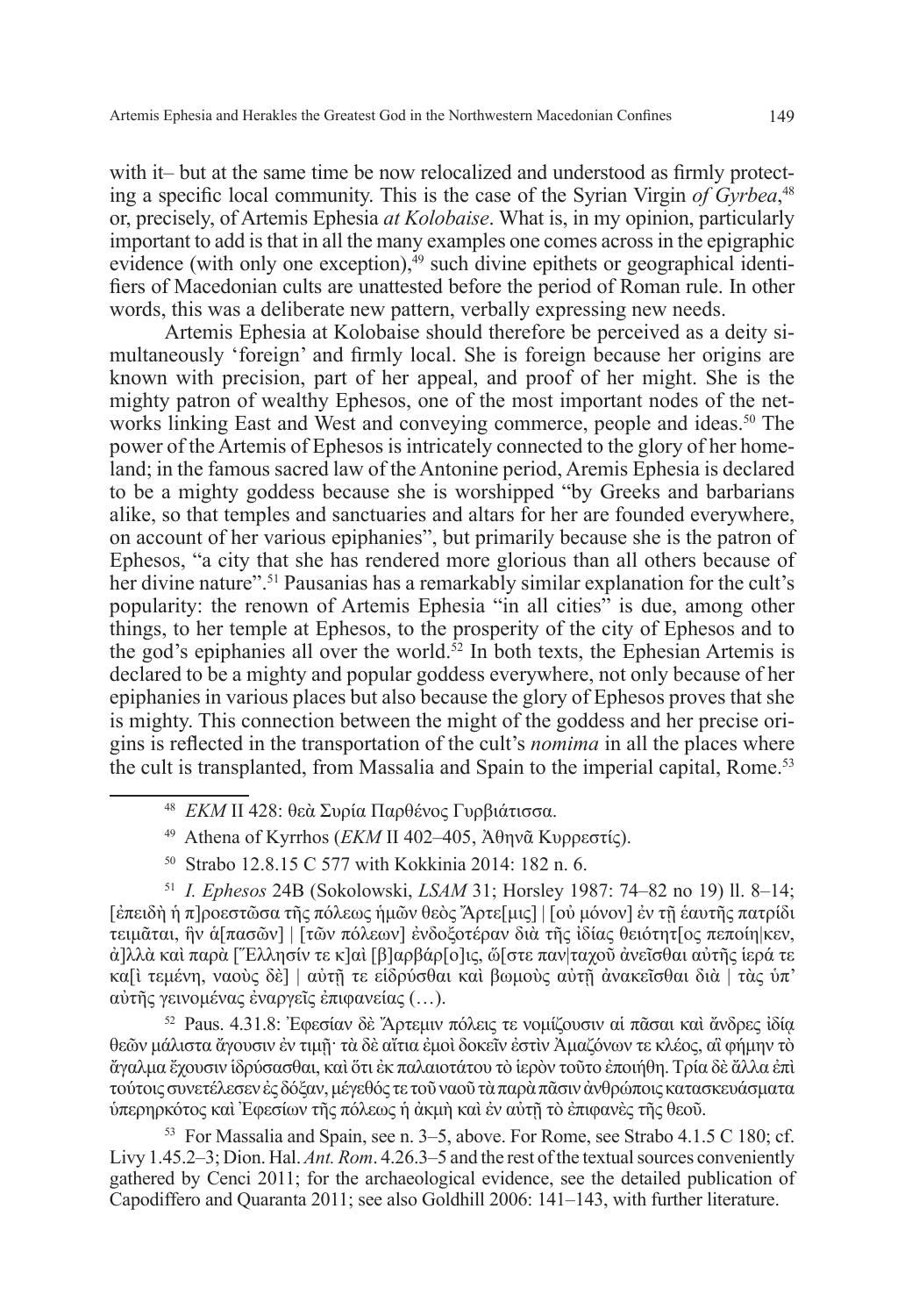The universalizing tendencies of Artemis Ephesia in the Roman period $<sup>54</sup>$  do not</sup> come at the expense of a diminished sense of origin; Artemis Ephesia is still a 'foreign', though now international, goddess.

But, in a different sense, Artemis Ephesia at Kolobaise is also a firmly local deity. Wherever she came from, no matter in how many different places she is worshipped, she is, here and now, also relocalized: she resides at and watches over Kolobaise, as far as the religious clientele in northwestern Macedonia is concerned. The powerful newcomer eased her way into the local religious landscape and established herself in the area not only by putting into effect her undeniable international prestige, but also by assimilation with pre-existing cults both of Artemis and of other commanding female deities popular in the area, as well as by the use of an iconographic repertoire familiar to the local audience.

And this brings me to the second important feature of this cult, the struggle for cultic supremacy, which is so characteristic of religion in general in this period.<sup>55</sup> It is in the guise of a goddess who is foreign and international, but, simultaneously, also has a new base at Kolobaise that the cult of Artemis Ephesia interacts with devotees and with other Artemis cults in the area. The cult lays a claim on the lives of its devotees, and especially women: one of them was ordered to proceed to a dedication in order to be forgiven for her sins; another was ordered to remain a virgin for 27 years; a third was perhaps dedicated to the goddess as if a liberated slave. The cult, however, also lays a claim on all other cults of Artemis in the area, cults with a better established past in local communities, long before the arrival of Artemis Ephesia. By ordering her devotees (immediately upon setting her foot in the area) to proceed to dedications to her competitors, the other Artemides –a form of interaction between cults which is, to my knowledge, extremely rare outside the context of oracles–,<sup>56</sup> the mighty goddess of Ephesos attempted to engulf all preexisting Artemis cults, and declared her sovereignty over them.

<sup>55</sup> See part II, below.

<sup>56</sup> Questions of the type "to which god should I sacrifice?" (and their answers), are quite common in various oracles (see Versnel 2011: 43–49, and for Dodona in particular Carbon 2015 with the earlier bibliography). Outside an oracular context, however, one struggles to find parallels. *IG* XI 4, 1234 (*RICIS* 202/0173) is a misleading one: a dedication is made on the order of Osiris, Διὶ τῶι πάντων κρατοῦντι καὶ Μητρὶ Μεγάληι τῆι πάντων κρατούσηι, *i.e.* to Osiris himself and his divine consort. The only clear parallels to the situation at Treskavec that I have been able to find are *I. Iznik* 1508 from Bithynia, a dedication to Zeus Bronton κατὰ κέλευσιν τοῦ θεοῦ Φοίβου, and Ramsay 1890: 235 (adduced as a parallel by the editors of *I. Iznik*), from Phrygia, a dedication to Zeus Galaktinos κατὰ ἐπιταγὴν Ἀπόλλωνος ὑπ[ὲρ] καρπῶν εὐχήν. In both cases the god receiving the dedication is a traditional local deity and the god issuing the order is Apollo; this brings to mind the best known and most intriguing example of this sort of hierarchical interaction between cults, the dedications to "all gods and goddesses, on the interpretation of the oracle of Apollo Klarios": see Mitchell 2003: 151–155 no 13 with the single Greek text, the corresponding Latin texts and analysis; cf. *SEG* 53 (2003) 1587 with further bibliography; cf. also Chaniotis 2010: 116–118 and Renberg 2014: 120–122.

<sup>54</sup> Cf. LiDonnici 1992: 404–407.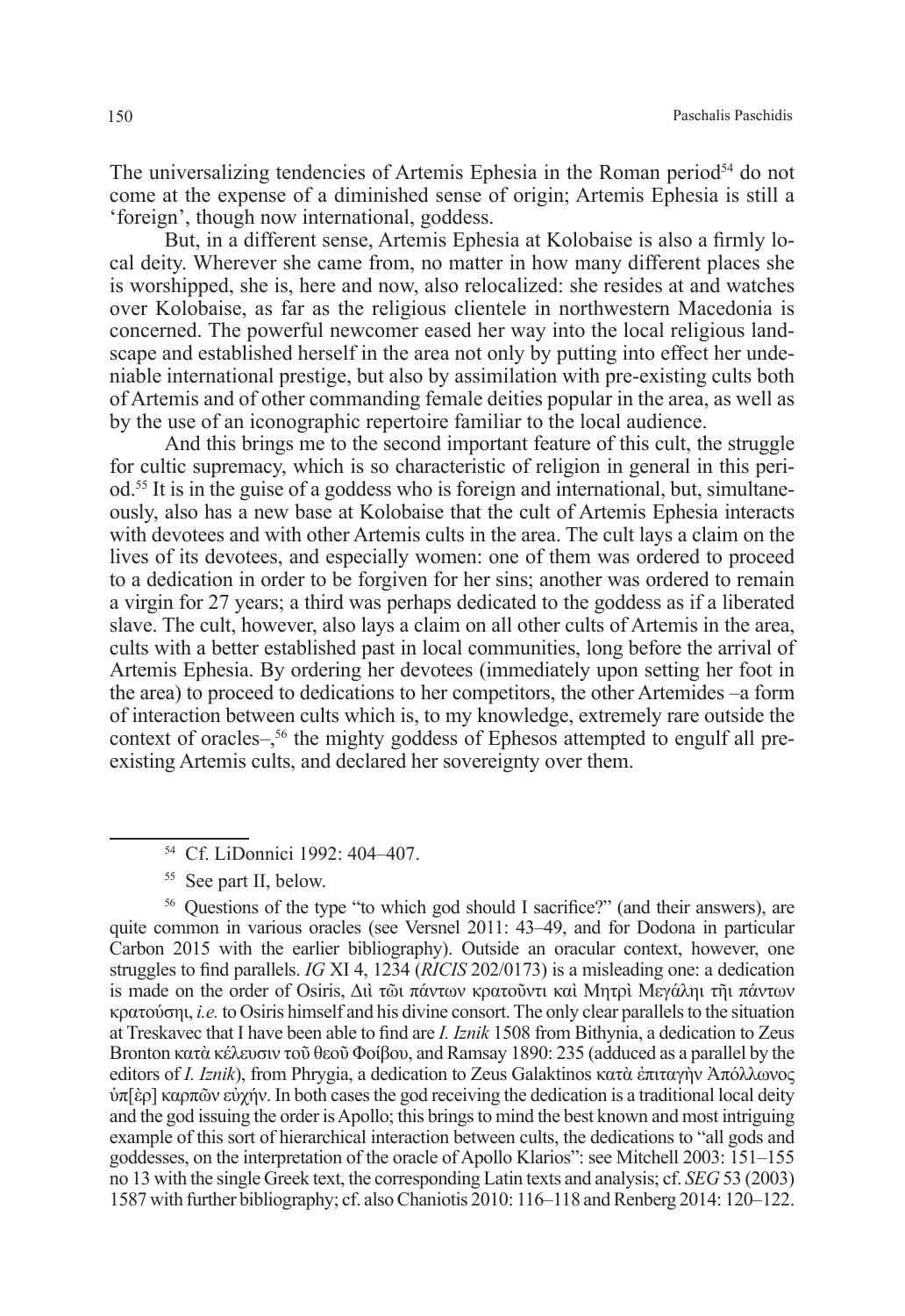### ΙI. OVERSTATING A MACEDONIAN IDENTITY? THE CULT OF "HERAKLES THE GREATEST GOD"

The second cult to which I would like to draw attention is a cult of "Herakles the greatest god" attested twice, once in Lychnidos and once near modern Resava in Paionia. The noteworthy features of this cult are the nature of the god worshipped and the identity of the group of his devotees.

Herakles is often perceived as a quintessentially Macedonian deity; he was after all the purported ancestor of the ruling Temenid dynasty, the cult of Herakles Kynagidas was a cult of major importance for the royal court,<sup>57</sup> and the Temenids purposefully named some border *poleis* Herakleia, in order to mark new territory incorporated to the Macedonian state.<sup>58</sup> In one of these border colonies, Herakleia at Lynkos, there was a tribe named after Herakles.<sup>59</sup> The association of the god with Macedonia in the royal period was well understood in both sides of the borders: Herakles figures prominently on Macedonian coins (including those of Upper Macedonia, the Fourth Macedonian District), but also on coins of the Paionians from the 4th century BC until the rule of Audoleon, in an effort of Paionian kings to enhance legitimacy both of their rule and of their claim over Macedonia. $60$  The god is also often depicted in sculpture in the round and especially in funerary reliefs from the areas under consideration.<sup>61</sup> And yet, despite the god's iconographic presence in art, actual organized cults of Herakles in the area north of Elimeia and Eordaia (where the cult thrives), are rarely attested: dedicatory reliefs are relatively scarce, and epigraphic evidence is even more infrequent.<sup>62</sup> Apart from the two attestations of "Herakles the greatest god" that will be discussed below, and a reference to a statue and temple of Herakles at Isar-Marvinci (Idomene rather than Doberos, in Paionia)<sup>63</sup> I know of only three other certain<sup>64</sup> attestations of a cult of Herakles in the northwestern confines of

<sup>59</sup> *IG* X 2.2, 112.

<sup>60</sup> Herakles on Macedonian coins: Touratsoglou 2016; Upper Macedonia: Düll 1977: 338 no 127; Iliadou 1998: 160 no 21 with previous literature; Paionia: Düll 1977: 86; Waggoner 1987: nos 1019–1021 (king Lykkeios); 1061 (king Audoleon).

 $61$  For the archaeological evidence on Herakles in the area, see Düll 1977: 86–93; Sokolovska 1987: 80, 192–194; Chatzinikolaou 2011: 144–153; cf. Iliadou 1998 for a general overview of evidence on the cult of Herakles throughout Macedonia.

<sup>62</sup> Cf. Düll 1977: 91–92: "Ingesamt läßt sich feststellen, daß die Zahl der Denkmäler mit Heraklesabbildungen bei weitem die anderer Gottheiten übertrifft, ihr kultischer Aussagewert aber wege der zahlreichen Grabstelen und seltenen Weihinschriften entsprechend dahinter zurückbleibt".

<sup>63</sup> See Sokolovska 2015.

<sup>64</sup> It is doubtful if *IG* X 2.2, 59, an incomplete fragment of a small  $2<sup>nd</sup> - 3<sup>rd</sup>$  century AD altar from Herakleia with an inscription in Latin  $(I - -1$  Herc $[- -1]$   $[- - -]$ us Zos $\lim_{\Delta}$ 

<sup>57</sup> Hatzopoulos 1994: 92–111 remains essential reading; cf. recently Touratsolgou 2016 and Koulakiotis 2017.

<sup>58</sup> Gounaropoulou and Hatzopoulos 1985: 68–69.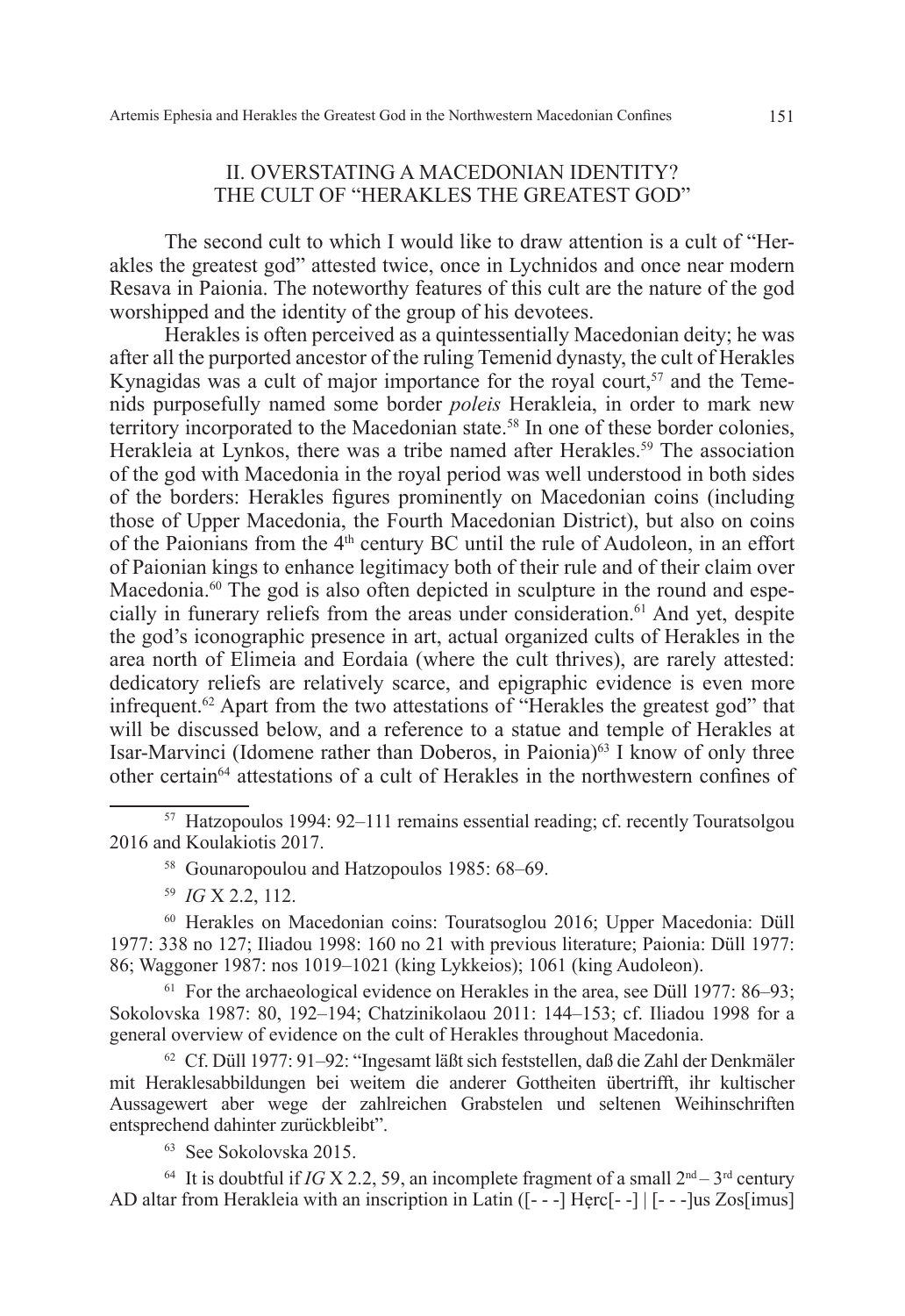Macedonia. There are two attestations of the cult of Herakles Kynagidas – one from Styberra in Derriopos and one from a small Roman city near modern Mojno in Pelagonia  $-\frac{65}{5}$  and a cult of Herakles bearing a different, only partially preserved epithet, attested at Stobi.<sup>66</sup> The existence of an organized cult can safely be deduced only in the case of Styberra and Idomene (?). More importantly, all the above attestations of cults of Herakles in northern Macedonia postdate the Roman conquest.67 In other words, the cult of Herakles was not necessarily widely implanted in the area before the Roman period, at least outside the main urban centers, and even then, Herakles appears to have been more of a popular cultural figure than a revered traditional deity.

Both instances of the cult of Herakles "the greatest god" which will be now discussed have their peculiarities. First of all, they come from Lychnidos and Paionia, two areas only marginally Macedonian, politically, ethnically and culturally. Moreover, in neither case are we dealing with a normal civic cult. The earliest one (*IG* X 2.2, 355, small altar,  $1<sup>st</sup>$  / early  $2<sup>nd</sup>$  century AD), from Lychnidos, is a privately founded cult, as made clear by the dedicatory formula, with the name of the founder in the genitive after the name of the god.<sup>68</sup> The cult was instituted by a certain Publius Quintianus son of Lysimachos and the inscribed altar was erected by the sole dignitary of the settlement (κωμαρχῶν),<sup>69</sup> Publius Sevius Pompeius. It was therefore a new, private cult, as its association with a founder suggests, but also a cult acknowledged by public authorities, as the office of the dedicant testifies. The cult of the settlement near Resava (Düll 1977: 340 no 131, stele,  $2<sup>nd</sup> - 3<sup>rd</sup>$ 

<sup>65</sup> Styberra: *IG* X 2.2, 319, altar, 192 AD: Ἔτους θλτ΄ | Λούκιος | Νεικηφό|ρος <Κ>έλερ | ἱερητεύ|σας Ἡρα|κλεῖ Κου|ναγίδᾳ | *vac.* | εὐ*vac.*τυ|χῶς. Mojno: *IG* X 2.2, 172, stele, 2nd century AD: Ἡρακλ[εῖ Κυνα]γίδα | [Π]αράμον[ος - - -]ου. For the Roman city near Mojno, in the Pelagonian plain, see *TIR* K34: 87; (Ivan Mikulčić); Papazoglou 1988: 288; *Arheološka Karta* II 37.

<sup>66</sup> *I. Stoborum* 9, dedicatory relief (reclining Herakles), 1st century BC (this is probably the earliest inscription of Stobi): Λεύκιος Νώβιος [- - - -] | Ἡρακλῇ ΣΥΝΚ[- - - -]. N. Vulić, *Spomenik* 75 (1933) no 58 (followed by Düll 1977: 340 no 132), restored Συνκ[αταγωγῷ], but this restoration of an unattested epithet is rightfully doubted by Robert 1934: 31–32 n. 3 and Papazoglou 1982: 41 n. 5. Indeed, such an epithet would be an *hapax legomenon* and it would thus be useless to speculate on its possible meaning here; for the religious connotations of κατάγω, cf. Gentile 1999 with *SEG* 49 (1999) 2357, *BullÉpigr* 2002, 538 and *EBGR* 2002 (*Kernos* 18 [2005] 425–474), 51, with further bibliography.

<sup>67</sup> Even iconographically, Herakles is attested in the area only after the Roman conquest, if one excludes coins.

<sup>68</sup> Ἡρακλεῖ | Μεγίστῳ | Π(οπλίου) Κουειντι|ανοῦ τοῦ Λυ| 5 σιμάχου Π(όπλιος) | Σηούειος | Πομπέειος | κωμαρχῶν | ἀνέθηκεν.

<sup>69</sup> The settlement in question cannot be identified, since the exact provenance of the monument is unknown: on the office of the *komarches*, see Sverkos 2000: 44, with references and bibliography.

<sup>| [- - -]</sup>S), actually refers to Herakles. Even if it does, the language and the size of the monument could point to private veneration rather than to an established cult.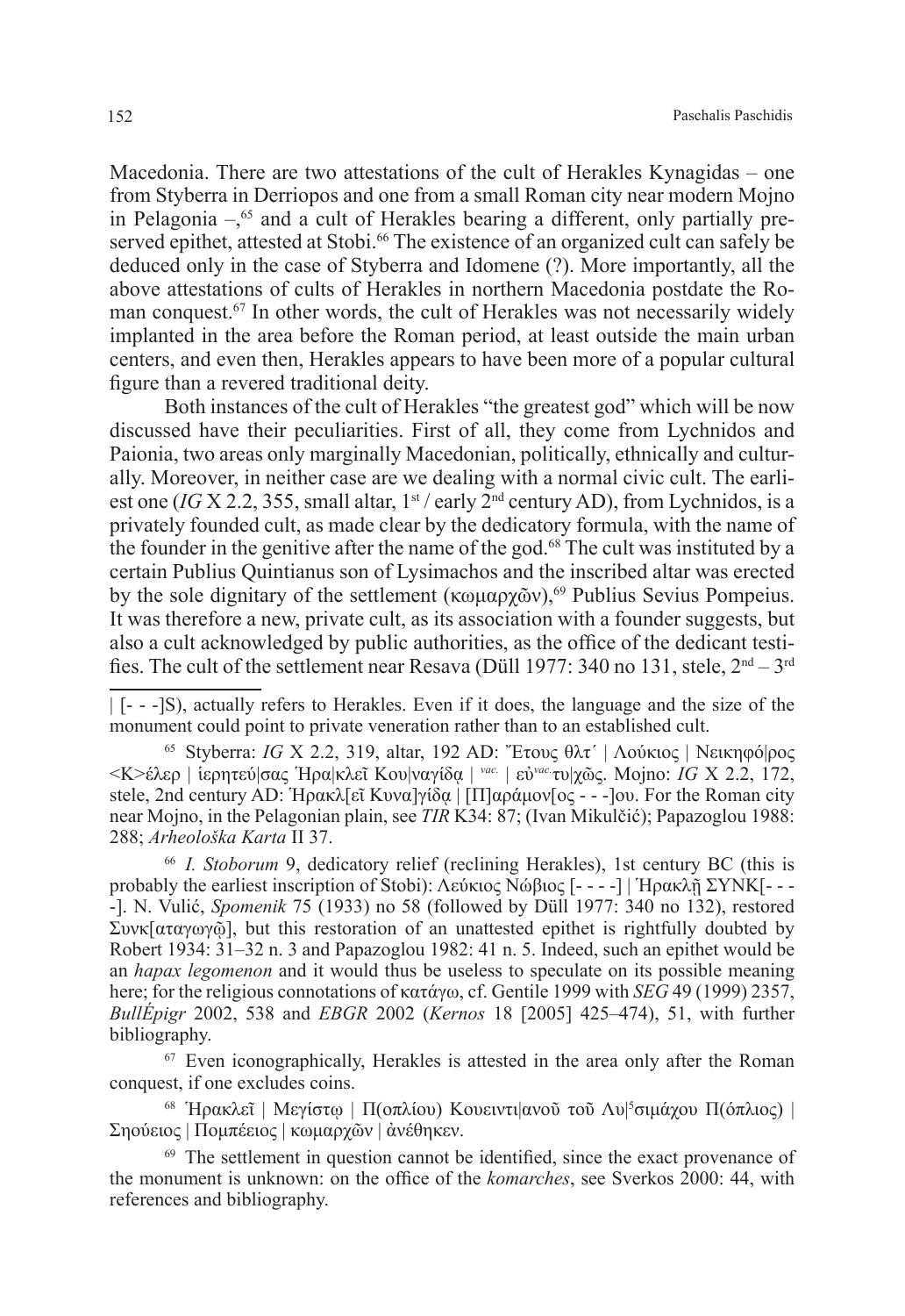century AD), $\frac{70}{10}$  on the other hand, is an associative cult; the dedicant offered the monument both to the god and to his fellow members of the association. In fact, family ties between the members and the social milieu to which other members belong (see below) suggest that this was a religious association bringing together a few interrelated families; one even wonders if the association is not related to one of the *villae rusticae* unearthed near the settlement of Resava.71 These two attestations of "Herakles the greatest God", therefore, do not involve normal, civic cults with a long history, but 'irregular', modern cultic structures.

As far as the god himself is concerned, it has to be noted that this particular combination of theonym and epithet is hardly common; it is not attested anywhere else in Macedonia, and I know of only two other cases where Herakles is called μέγιστος in Greek epigraphy.72 Μέγιστος is one of the acclamatory adjectives that become increasingly popular as divine epithets in the  $2<sup>nd</sup>$  and  $3<sup>rd</sup>$  centuries AD and reflect the intense antagonism between cults, the phenomenon that Angelos Chaniotis has aptly described as megatheism.73 Many popular gods of the period are publicly declared by their devotees to be strong, efficient, often menacing, and *epekooi*; a god who is *megas*, is often declared to be *megistos* when he has demonstrable presence, power, justice, holiness, efficiency, and willingness to listen to prayers above all other gods. In other words, the divine epithet, just like the organizational framework of the cult of "Herakles the greatest god", points not to cultic continuity, but to new religious developments and concepts.

Let us now turn to the devotees. The founder of the cult in Lychnidos (*IG* X 2.2, 355), Publius Quintianus, bears a *nomen* with a certain pedigree in Macedonia. It is borne, with the same *praenomen* (Publius), by two persons honoured by

<sup>71</sup> For the settlement and its finds, see *TIR* K34: 108–109 (Ivan Mikulčić) and *Arheološka Karta* II 156–157 (Živojin Vinčić). Among the *villae rusticae* discovered near the settlement, noteworthy is especially the one at Čakovec, with finds of good quality  $(2<sup>nd</sup> - 4<sup>th</sup> century AD)$ , and its own funerary enclosure.

<sup>72</sup> *MAMA* VII 131 = *I. Sultan Daği* I 260 (Thymbreion-Hadrianopolis, Paroreios Phrygia, undated): [Ε]ὔτακτος | Βονβάστου | θεῷ μεγίστῳ | Ἡρακλεῖ and P. Fraser, *JEA* 38 (1952) 120 no 21, Bahria desert, Egypt, 3rd century AD (?): Ἡρακλεῖ θεῷ μεγίστῳ [- - -] | Αὐτοκράτωρ Καῖσαρ [- - -] | ἀνώρθωσεν ἐκ καινῆς τὸ[ν ναόν etc.]. The adjective κύριος which very often accompanies the name of Herakles in Thrace and Moesia (for an example involving an association, see *IGBulg* IV 2039) is not a precise parallel: it conveys the same notion of authority and power, but has no connotations of comparison with other gods.

<sup>73</sup> Chaniotis 2010; cf. North 2010: 51–52; Versnel 2011: 69–70; Belayche 2011.

<sup>70</sup> The basic editions are those of Heuzey 1876: 329 no 133 (followed by Demitsas 1896: 319 no 284) and N. Vulić, *Spomenik* 71 (1931) 75, with a photograph (followed by Düll 1977: 340 no 131). I notice here a few changes to the text published by Vulić and Düll: L. 2: μεγίστῳ Vulić, μεγίσστῳ Heuzey's copy and the photograph. L. 3: Μενά<ν>δρο[υ] Heuzey, Μενά<ν>δρ[ου] all subsequent editors; the correction is unwarranted. L. 5: Μακεδόν[ος] Heuzey, Μακεδόνος Vulić; there is in fact no space for the missing letters. L. 8 ff.: Heuzey does not transcribe all the text. L. 8–10: κ(αὶ) Vulić and Düll, Κ(όϊντος) Papazoglou 1982: 44 n. 16. L. 10, *in fine*: MO or ΛΛO? This last word is a mystery, since there is no text after that line.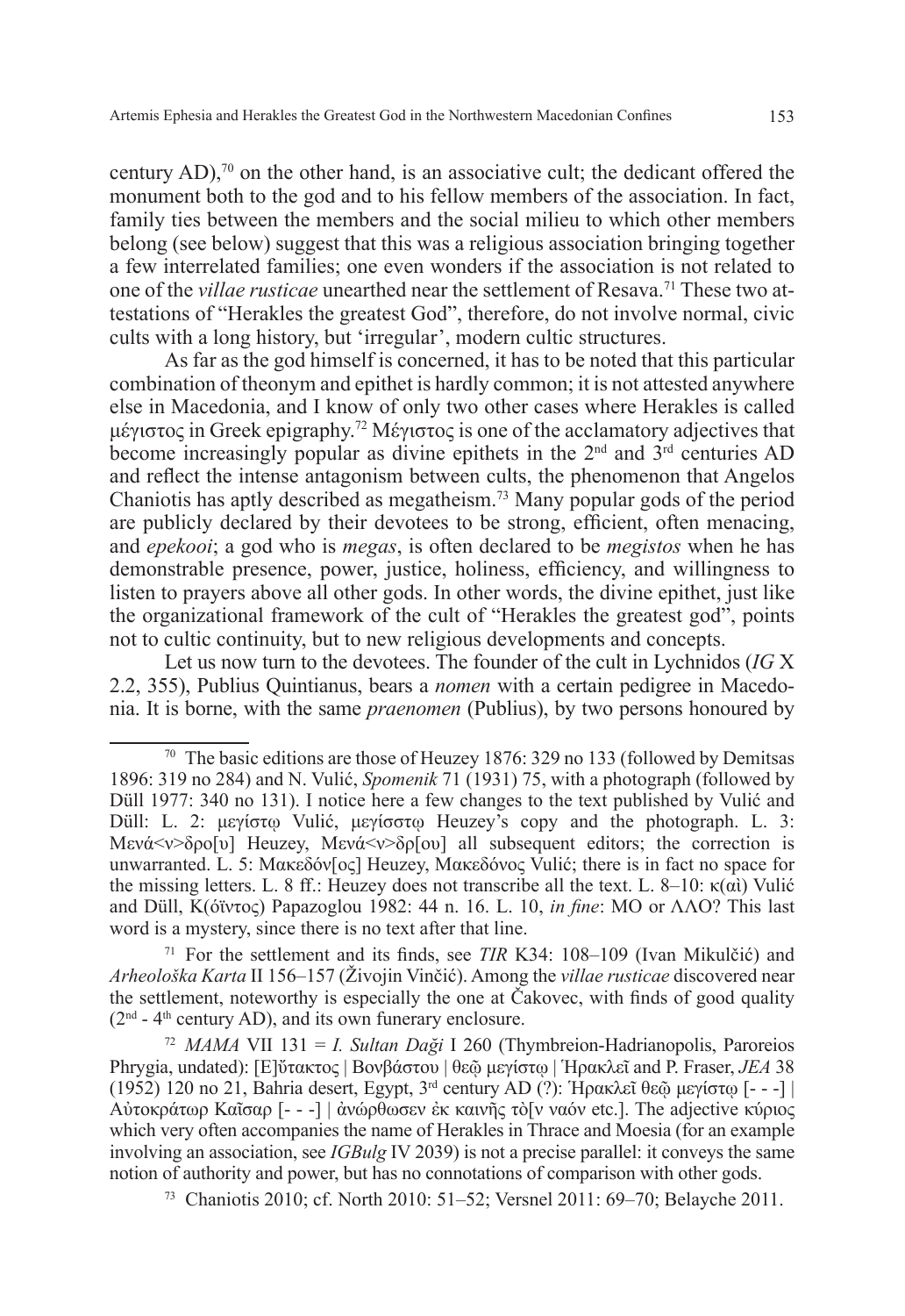the *koinon* of the Macedonians at Beroia: Publius Memmius Quintianus Makedon (honoured by the *koinon* and the Beroian tribe Paionis) and the Macedoniarch Publius Memmius Quintianus Kapiton honoured by decree of the *koinon* by his wife and his children, the Quintiani Alexandra and Kapiton.<sup>74</sup> It appears, therefore, that the *gens* of the Quintiani were at some point connected, at least in the Macedonian heartland, with the important *gens* of the Memmii, the members of which include two proconsuls of Macedonia and a number of Macedonian aristocrats.75

The lack of *cognomen* and the mixture of Latin and Greek nomenclature of Quintianus (*praenomen* + *nomen* followed by a Greek patronym expressed in the Greek onomastic formula) allow the assumption that the founder of the Herakles Megistos cult at Lychnidos had acquired the Roman citizenship fairly recently. This seems also to be the case of the dedicant, who bears a *nomen* (Sevius / Seveius) attested in Macedonia only in Lynkos,76 and a *cognomen* (Pompeius) obviously pointing to the recent Roman past.77 In other words, both the founder and the dedicant appear to be locals connected to Romans established in the area at an early date; the *gens* of the founder was, at least later, also connected to the Macedonian provincial aristocracy.

The members of the associative cult of Resava are connected by family and social ties. There are two distinct groups of devotees. The four members mentioned first on the list (ll. 3–7), and therefore presumably the most distinguished members of the *thiasos*, including the dedicant, do not have the Roman citizenship, and are clearly related to one another: the dedicant Meleagros son of Menandros is most probably the father of Gaios son of Meleagros in l. 7, while Makedon son of Makedon and Hermogenes son of Makedon (ll. 5–6) are obviously brothers. The four members in the second part of the list  $(11, 8-10)$  include a person bearing a *praenomen* and a *nomen* but no *cognomen* (Γάϊος Λίβιος), and three persons bearing the same combination of *praenomen* and *cognomen* (Κ(όϊντος) Μαμέρ[κ]ιος), two of which even bear the same *cognomen* (Ἀκύλας); the third Mamercius bears a *praenomen* as a *cognomen* (Μᾶρκος). These onomastic irregularities point with relative certainty to freedmen, and the otherwise unattested in Macedonia and the Balkans *nomen gentis* Mamercius points more specifically to freedmen of descendants of Roman settlers in the area.

<sup>75</sup> Quintiani in Macedonia: see Tataki 2006: 368-369 no 493. Memmii in Macedonia: ibid. 310–312 no 355 and Sverkos 2018: 97. Non-Italian Memmii of Macedonia bearing the *praenomen* Publius most probably owe their Roman citizenship to the earliest proconsul, Publius Memmius Regulus, governor of Macedonia sometime between 35 and 44 AD. Another proconsul of Macedonia who could have been of some relevance for our Quintianus, namely Marcus Ulpius Annius Quintianus, honoured at Bouthrotos (*I. Bouthrotos* 12), not far from Lychnidos, is unrelated, since he postdates our dedication to Herakles Megistos.

<sup>76</sup> Tataki 2006: 393 no 558 και 396 no 563.

<sup>77</sup> For *cognomina* given after famous Romans (and thus presumably expressing some degree of political attachment to Roman power), see Solin 2001.

<sup>74</sup> *EKM* I 120 (2nd century AD) and 78 (early 3rd century AD) respectively. For the correct reading of the name of the honourand in the former, see Salomies 2000: 115 n. 1; Tataki 2006: 311 no 355.15, *SEG* 50 (2000) 576.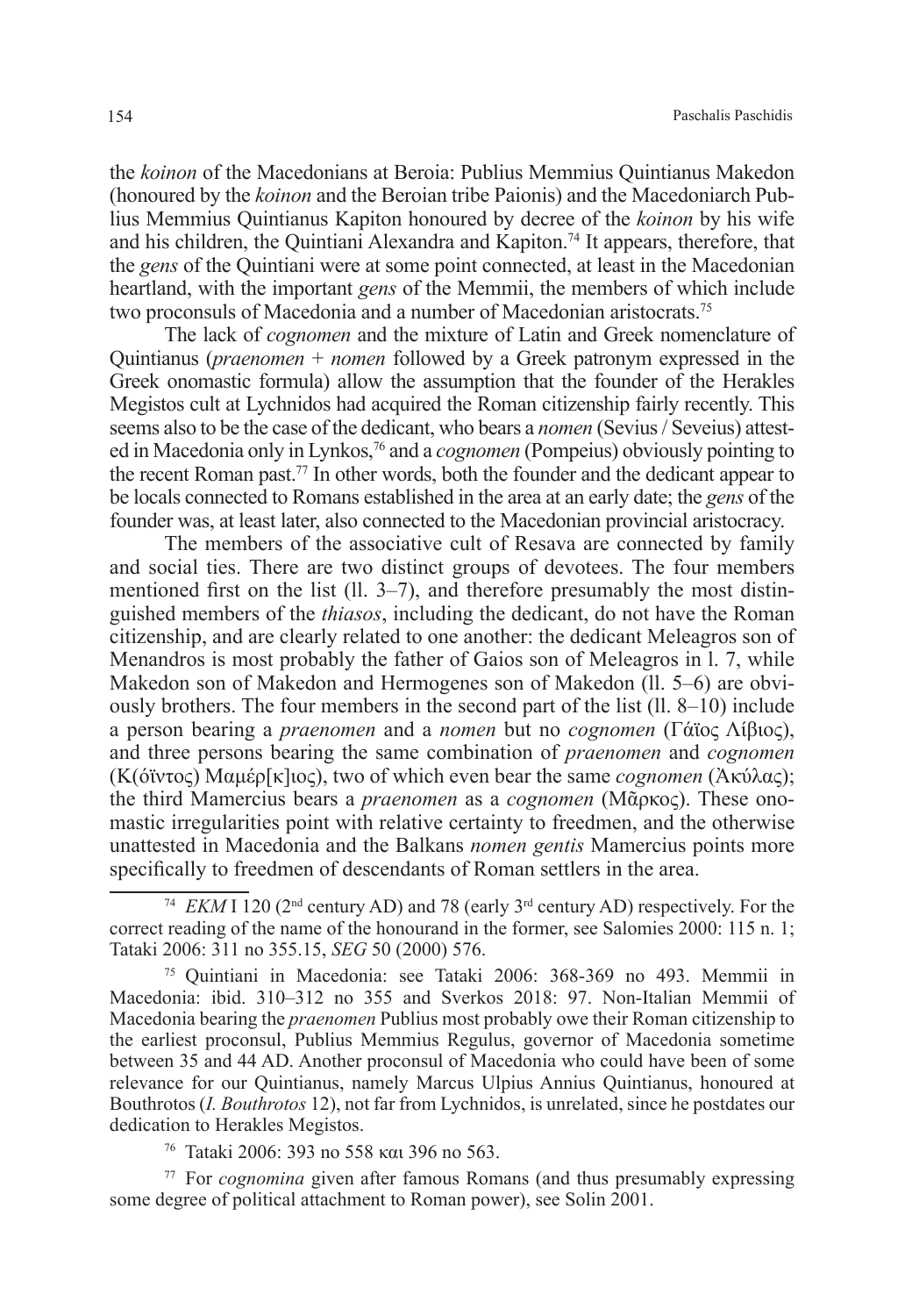The most interesting names, however, are the first names of the list, because of their pronounced Macedonian overtones: Hermogenes is merely a popular Panhellenic name, not infrequently attested in Macedonia, but Meleagros and Menandros belong to Panhellenic names which are particularly popular in Macedonia.78 The name that stands out in that respect is undoubtedly Makedon son of Makedon, a combination far too precise in meaning not to be deliberate. The name Makedon and all its derivatives are *never* attested in Macedonia before the Roman conquest and the overwelming majority of its attestations in Macedonia is dated to the  $2<sup>nd</sup>$  and  $3<sup>rd</sup>$  centuries AD.<sup>79</sup> It is therefore not a traditional Macedonian name surviving into the Roman period but a name purposefully referring to the Macedonian past; it is yet another attestation of a popular onomastic strategy attested in Macedonia in the  $2<sup>nd</sup>$  and  $3<sup>rd</sup>$  century AD and pointing to a conscious projection of a new, revamped identity –cultural and regional rather than ethnic– as I hope to be able to show elsewhere more systematically.<sup>80</sup>

The association of Resava, therefore, should not be conceived as some sort of ethnic Macedonian enclave, with members proudly declaring their ethnic identity and worshipping the ancestral Macedonian god in a small Roman city, deep into the Paionian territory. The cultic structures, theological concepts, social status and onomastic choices attested in the two inscriptions pertaining to the cult of "Herakles the greatest god" in Lychnidos and Paionia point to new self-images rather than to cultural resistance. Throughout Roman Macedonia, indeed throughout the Roman Empire, the renewed interest in the local past seems to reflect the need for a regional identity *within* the reality of the Roman empire, and often in close connection to Roman power and its representatives, rather than any notion of confrontation or separatism.81 Makedon was, as we saw, also the *cognomen* of one of the Quintiani honoured at Beroia by the *koinon*, the institution linking

<sup>80</sup> Cf. Paschidis 2014: 160–162; cf. also the comments in *ΕΚΜ* II 151 and 185.

<sup>81</sup> This is not the place to discuss local identities in the context of the Roman Empire; for a brief introduction to the conceptual problems and to the sprawling relevant bibliography, see Whitmarsh 2010.

<sup>78</sup> For the categorization of Macedonian names, see especially Hatzopoulos 2011.

<sup>79</sup> See the *LGPN* entries for Μακεδών, Μακεδονία, Μακεδονικός, Μακεδόνιος, Μακεδόνις (attested in Macedonia and elsewhere) and Μακεδονιανός, Μακεδώ (attested only outside Macedonia). The earliest certain example from Macedonia is *EKM* I 142, l. 14, dated to the 1<sup>st</sup> century BC / 1<sup>st</sup> century AD. Three cases which are or are supposed to be earlier are partly or entirely misleading: **a)** a slave from Amphipolis named Makedon and liberated at Naupaktos in the mid-2<sup>nd</sup> century BC (*IG* IX 1<sup>2</sup>, 3, 639.6, l. 9) was most probably so named by his non-Macedonian owner; **b)** nothing is known about the Μακεδονικὸς Ἀμφιπολείτης, author of a paean to Asklepios (*IG* II2 4473+*SEG* 23 [1968] 126; see Käppel 1992: 200–206 and 383–384 no Pai. 41; Furley and Bremmer 2001: vol. 1, 266–267 no 7.5 and vol. 2, 228–233 no 7.5); the inscription dates to the 1<sup>st</sup> century BC  $/1$ <sup>st</sup> century AD, and the assumption that the author and his work are much earlier is quite arbitrary; **c)** the dating of the epigrammatist Μακεδόνιος from Thessalonike (see *LGPN* IV Μακεδόνιος 1, with references and bibliography) to the 1<sup>st</sup> century BC is also rather hypothetical; even if accepted, it postdates the Roman conquest as well.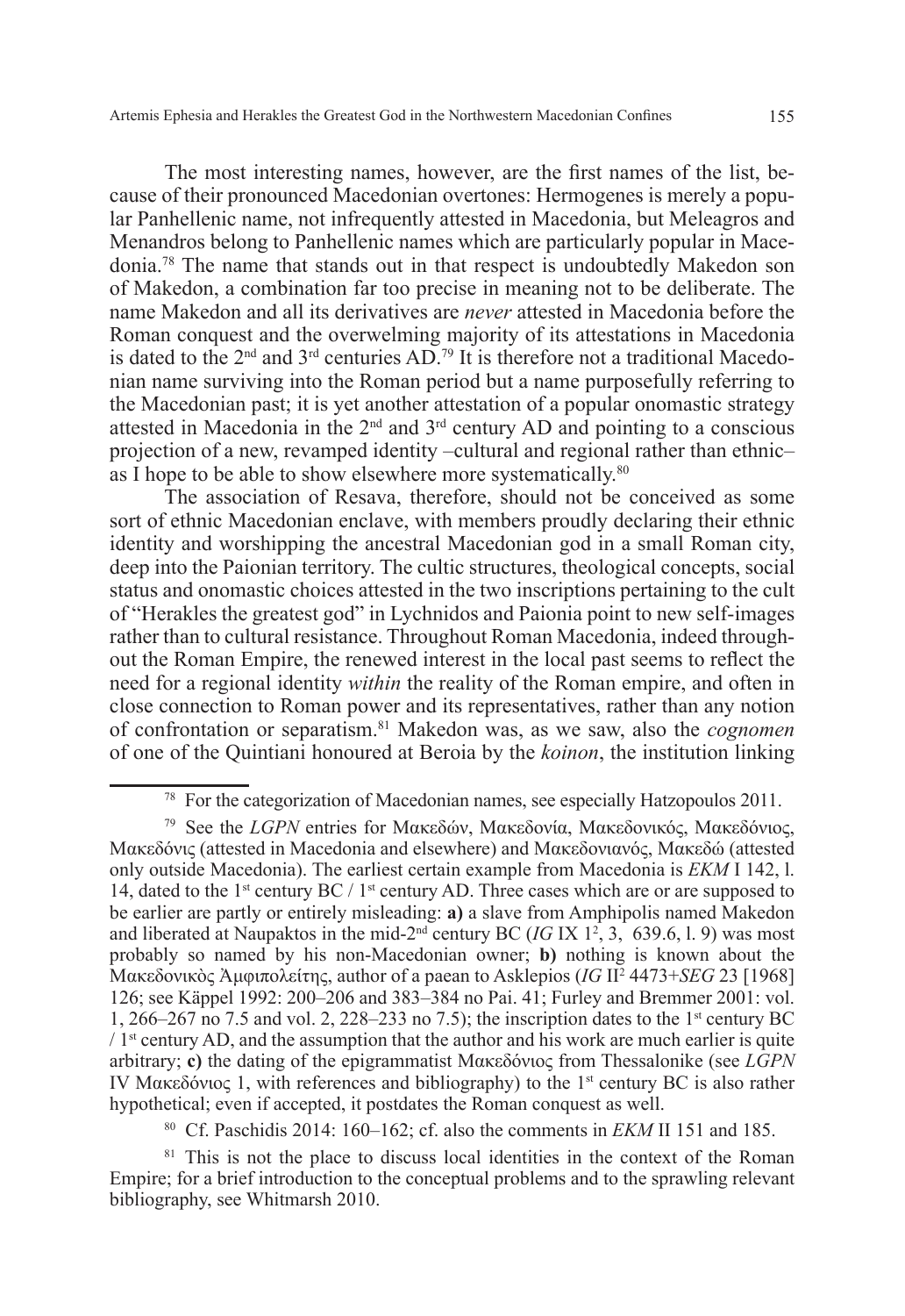the provincial elite and Roman power. At Mojno in Pelagonia, where Herakles Kynagidas was worshipped, a statue of emperor Gallien was crafted by a Makedon son of Makedon, and the Hero Rider was portrayed on the funerary relief of a veteran named Αὐρήλιος Ἀλέξανδρος Αὐρηλίου Φιλλίππου and maried to an Aὐρηλία Ἀντιγόνα.<sup>82</sup> The pronounced Macedonian nature of the names of these two individuals at Mojno can hardly be interpreted as an expression of any sort of opposition to the Roman power: one worked on a statue of the Roman Emperor and the other was a veteran of the Roman army. Our Makedon son of Makedon from Resava is thus not necessarily a proud descendant of actual Macedonians celebrating his ethnic distinctiveness in opposition to any other group, just as our Herakles the greatest god is not necessarily the ancestral Macedonian deity.

To sum up: the cult of "Herakles the greatest god" in Lychnidos and Paionia is not a traditional Macedonian civic cult, nor evidence for Macedonian enclaves in a land only marginally Macedonian, but rather the expression of a new religious sentiment and a new sense of local communal identity in two fringe areas of Hellenism. This version of Herakles is a traditional Greek/Macedonian cultural figure, perceived as such, but also imbued with new, 'modern' divine qualities, more suitable to the religious tendencies of the era.

There is a reason I have juxtaposed in this study two very different –and completely unrelated to one another– cults of the northwestern confines of Roman Macedonia, namely a local version of a famous international cult, exercising influence if not control over pre-existing local cults of a goddess bearing the same name, and a religious association and a private cult in the fringes of the Macedonian sphere of cultural influence, worshipping a hybrid divine creation, partly traditional and regional, partly a universalizing product of its time. The reason is that there exists a common denominator in these two cults: an intricate interplay between old and new, traditional and innovative, local and foreign, regional and imperial. Cultic practice and religious beliefs are as much about the here and now, about culture and identity, as they are about the hereafter, therefore understanding local religious responses to the changing imperial world constitutes, I believe, a fruitful approach to the understanding of the imperial phenomenon in general.

#### BIBLIOGRAPHY

*Arheološka Karta*: *Arheološka karta na Republika Makedonija*, 3 vols. (Skopje 1994 [vol. I], 1996 [vol. II], 2002 [vol. III]).

Babamova 2005: Slavica Babamova, *Epigrafski spomenici od Republika Makedonija datirani spored Makedonskata provinciska era* (Skopje 2005).

Belayche et al. 2005: Nicole Belayche et al. (eds.), *Nommer les dieux. Théonymes, épithètes, épiclèses dans l'antiquité. Actes de deux colloques organisés par le Centre de recherche et d'étude des sociétés et cultures antiques de la Méditerranée, CRESCAM, de Rennes, le Centre d'analyse des rhétoriques religieuses de l'antiquité, CARRA, de Stras-*

<sup>82</sup> *IG* X 2.2, 173 and 174 respectively.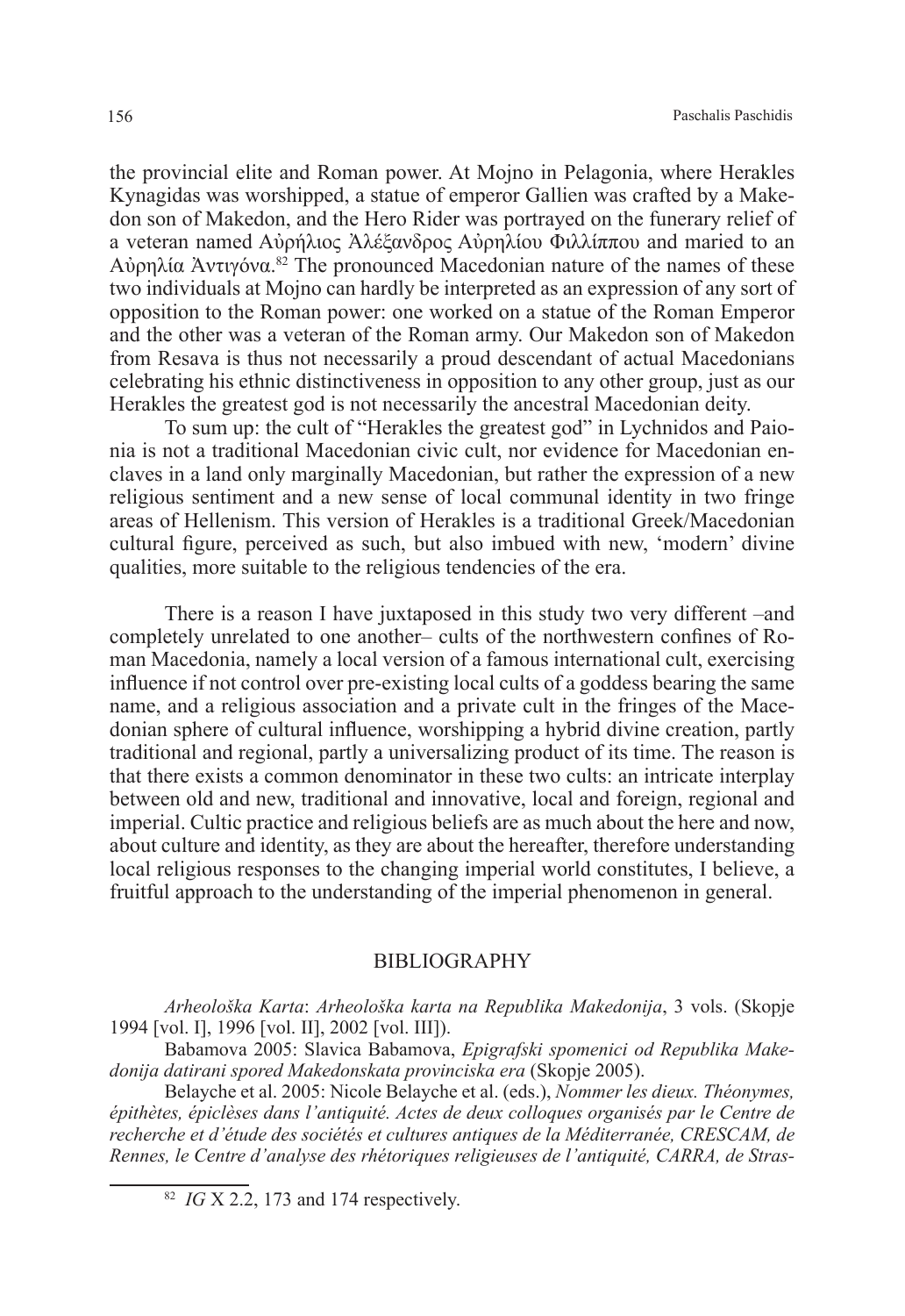*bourg, et le Dipartimento di filologia classica F. Arnaldi de Naples* (Recherches sur les rhétoriques religieuses 5; Rennes 2005).

Belayche 2011: Nicole Belayche, "Hypsistos. A Way of Exalting the Gods in Greaeco-Roman Polytheism" in J. A. North and S. R. F. Price (eds.), *The Religious History of the Roman Empire. Pagans, Jews, and Christians* (Oxford Readings in Classical Studies; Oxford 2011).

Bitrakova 1999: Vera Bitrakova-Grozdanova, *Religion et art dans l'antiquité en Macédoine* (Monumenta Macedoniae 4, Skopje 1999).

Capodiffero and Quaranta 2011: Alessandra Capodiferro and Paola Quaranta (eds.): *Gli scavi di via marmorata*. *1. La dea rivelata. 2.: Alle pendici dell'Aventino* (Milano 2011).

Carbon 2015: Jan-Mathieu Carbon, "Five Answers Prescribing Rituals in the Oracular Tablets from Dodona", *Grammateion* 4 (2015) 73–87.

Cenci 2011: Claudia Cenci, "Fonti letterarie" in Capodiffero and Quaranta (eds.) 2011: 44–55.

*CGRN*: Jan-Mathieu Carbon, Saskia Peels and Vincianne Pirenne-Delforge, *A Collection of Greek Ritual Norms (CGRN)*, Liège 2016 – http://cgrn.ulg.ac.be

Chaniotis 2009: Angelos Chaniotis, "From Woman to Woman: Female Voices and Emotions in Dedications to Goddesses", in C. Prêtre (ed.), *Le donateur, l'offrande et la déesse. Systèmes votifs dans les sanctuaires de déesses du monde grec. Actes du 31e colloque international organisé par l'UMR HALMA-IPEL, Université Charles-de-Gaulle/ Lille 3, 13*–*15 décembre 2007* (*Kernos* Suppl. 23; Liège 2009) 51–68.

Chaniotis 2010: Angelos Chaniotis, "Megatheism: the Search for the Almighty God and the Competition of Cults" in S. Mitchell and P. Van Nuffelen (eds.), *One God. Pagan Monotheism in the Roman Empire* (Cambridge 2010) 112–140.

Chaniotis 2012: Angelos Chaniotis, "Constructing the Fear of Gods. Epigraphic Evidence from Sanctuaries of Greece and Asia Minor" in A. Chaniotis (ed.), *Unveiling Emotions. Sources and Methods for the Study of Emotions in the Greek World* (Stuttgart 2012) 205–234.

Chapouthier 1935: Fernand Chapoutier, *Les Dioscures au service d'une déesse. Étude d'iconographie religieuse*. (BÉFAR 137; Paris).

Chatzinikolaou 2010: Kalliope G. Chatzinikolaou, "Locating Sanctuaries in Upper Macedonia According to Archaeological Data", *Kernos* 23 (2010) 193–222.

Chatzinikolaou 2011: Kalliope G. Chatzinikolaou, *Οι λατρείες των θεών και των ηρώων στην Άνω Μακεδονία κατά την αρχαιότητα (Ελίμεια, Εορδαία, Ορεστίδα, Λυγκηστίδα)*, Thessaloniki 2011.

Davies 2011: John K. Davies, "The Well-Balanced Polis: Ephesos", in Z. H. Archibald, J. K. Davies, V. Gabrielsen (eds.), *The Economies of Hellenistic Societies, Third to First Centuries BC* (Oxford and New York 2011) 177–206.

Delli Pizzi 2011: Aurian Delli Pizzi, "Impiety in Epigraphic Evidence", *Kernos* 24 (2011) 59–76.

Demitsas 1896: Margaritis G. Demitsas, *Ἡ Μακεδονία* ἐ*ν λίθοις φθεγγομένοις καὶ μνημείοις σωζομένοις* (Athens 1896).

Düll 1977: Siegrid Düll, *Die Götterkulte Nordmakedoniens in römischer Zeit: eine kultische und typologische Untersuchung anhand epigraphischer, numismatischer und archäologischer Denkmäler* (Münchener archäologische Studien 7; Munich 1977).

Elsner 2007: Jaś Elsner, *Roman Eyes. Visuality and Subjectivity in Art and Text* (Princeton 2007).

Fleischer 1973: Robert Fleischer, *Artemis von Ephesos und verwandte Kultstatuen aus Anatolien und Syrien* (ÉPRO 35; Leiden 1973).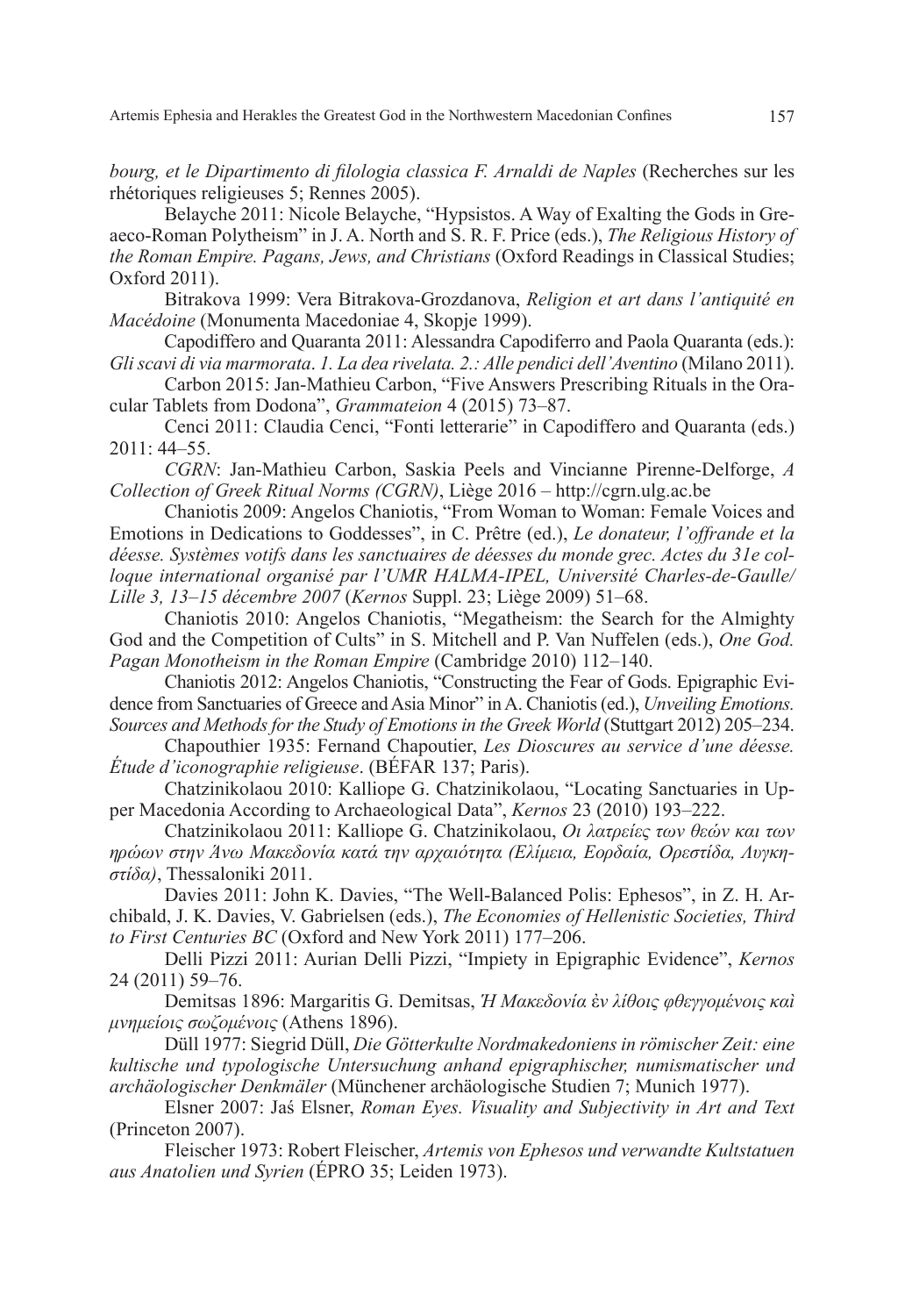Frayer-Griggs 2013: Daniel Frayer-Griggs, "The Beasts at Ephesus and the Cult of Artemis", *HThR* 106 (2013) 459–477.

Furley and Bremer 2001: William D. Furley and Jan Maarten Bremer, *Greek hymns. Selected Cult Songs from the Archaic to the Hellenistic period*, *1. The Texts in translation. 2. Greek Texts and Commentary* (Studien und Texte zu Antike und Christentum 10; Tübingen 2001).

Gentile 1999: Lia Gentile, "L'epiteto καταγωγίς e l'uso del verbo κατάγω in ambito religioso", *RFIC* 127 (1999) 334–343.

Geppert 1996: Stefan Geppert, *Castor und Pollux: Untersuchung zu den Darstellungen der Dioskuren in der römischen Kaiserzeit* (Charybdis 8; Münster 1996).

Goldhill 2006: Simon Goldhill, "Artemis and Cultural Identity in Empire Culture: How to Think about Polytheism, Now?" in D. Konstan and S. Saïd (eds.), *Greeks on Greekness. Viewing the Greek Past Under the Roman Empire* (Proceedings of the Cambridge Philological Society Supplementary Volume 29; Cambridge 2006) 112–161.

Gounaropoulou and Hatzopoulos 1985: Lucrèce Gounaropoulou and Miltiades B. Hatzopoulos, *Les milliaires de la voie Egnatienne entre Heraclée des Lyncestes et Thessalonique* (Μελετήματα 1; Athens 1985).

Hatzopoulos 1994 : Miltiades B. Hatzopoulos, *Cultes et rites de passage en Macédoine* (Μελετήματα 19; Athens 2004).

Hatzopoulos 1996: Miltiades B. Hatzopoulos, *Macedonian Institutions Under the Kings.* I. *A Historical and Epigraphic Study*. II. *Epigraphic Appendix* (Μελετήματα 22; Athens 1996).

Hatzopoulos 2011: Miltiades B. Hatzopoulos, "Échantillons onomastiques de l'arrière-pays macédonien au IIIe siècle av. J.-C," in R.W.V. Catling and F. Marchand (eds.), *Onomatologos. Studies in Greek Personal Names Presented to Elaine Matthews* (Oxford 2010) 356–365.

Hermary 1986: Antoine Hermary, "Dioskouroi", *LIMC* III (1986) 567–593.

Heuzey 1876: Léon Heuzey and Honoré Daumet, *Mission archéologique de Macédoine* (Paris 1876).

Horsley 1987: Gregory H. R. (ed.), *New Documents Illustrating Early Christianity 4. A Review of the Greek Inscriptions and Papyri Published in 1979* (Marrickville 1987).

Iliadou 1998: Pinelopi Iliadou, *Herakles in Makedonien* (Antiquitates 16; Hamburg 1998).

Immendörfer 2017: Michael Immendörfer, Ephesians *and Artemis: the Cult of the Great Goddess of Ephesus as the Epistle's Context* (Wissenschaftliche Untersuchungen zum Neuen Testament 436; Tübingen 2017).

Käppel 1992: Lutz Käppel, *Paian. Studien zur Geschichte einer Gattung* (Untersuchungen zur antike Literatur and Geschichte 37; Berlin and New York 1992).

Kloppenborg and Ascough 2011: John S. Kloppenborg and Richard S. Ascough, *Greco-Roman Associations. Texts, Translations, and Commentary. I. Attica, Central Greece, Macedonia, Thrace* (Beihefte zur Zeitschrift für die neutestamentliche Wissenschaft und die Kunde der älteren Kirche 181; Berlin and New York 2011).

Kokkinia 2014: Christina Kokkinia, "Rome, Ephesos, and the Ephesian Harbor: a Case Study in Official Rhetoric", in A. Kolb (ed.), *Infrastruktur und Herrschaftsorganisation im Imperium Romanum. Herrschaftsstrukturen und Herrschaftspraxis III. Akten der Tagung in Zürich 19.–20. 10. 2012* (Berlin 2014) 180–196.

Koulakiotis 2017: Elias Koulakiotis, "The Hellenic Impact on Ancient Macedonia: Conceptualizing Origin and Authority", in S. Müller, T. Howe, H. Bowden and R.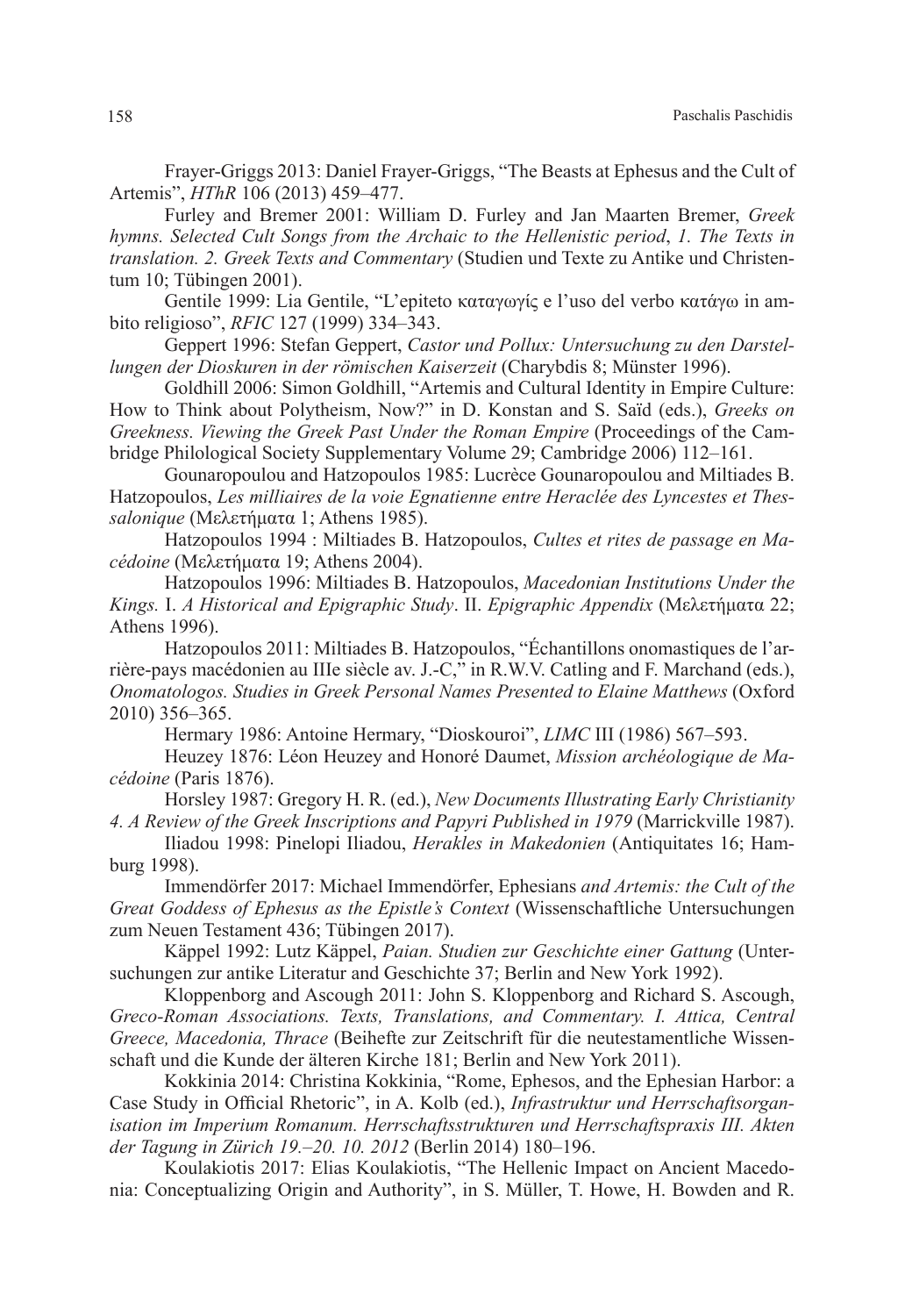Artemis Ephesia and Herakles the Greatest God in the Northwestern Macedonian Confines 159

Rollinger (eds.) *The History of the Argeads: New Perspectives* (Classica et Orientalia 19; Wiesbaden 2017) 199–213.

Kremydi 2004: Sophia Kremydi-Sicilianou, *Multiple Concealments from the Sanctuary of Zeus Olympios at Dion. Three Roman Provincial Coin Hoards* (Mελετήματα 35; Athens 2004).

Kremydi 2018: Sophia Kremydi, *̓Autonomous̕ Coinages under the Late Antigonids* (Μελετήματα 79; Athens 2018).

LiDonnici 1992: Lynn R. LiDonnici, "The Images of Artemis Ephesia and Greco-Roman Worship: A Reconsideration", *HThR* 85 (1992) 389–415.

Malkin 2011: Irad Malkin, *A Small Greek World: Networks in the Ancient Mediterranean* (Oxford and New York 2011).

Masson 1987: Olivier Masson, "L'inscription d'Éphèse relative aux condamnés à mort de Sardes (*I. Ephesos* 2)", *RÉG* 100 (1987) 225–239.

Mitchell 2003: Stephen Mitchell, "Inscriptions from Melli (Kocaaliler) in Pisidia", *EA* 53 (2003) 139–159.

Munn 2006: Mark H. Munn, *The Mother of the Gods, Athens, and the Tyranny of Asia. A Study of Sovereignty in Ancient Religion* (Berkeley 2006).

Muss 2008: Ulrike Muss (ed.), *Die Archäologie der ephesischen Artemis. Gestalt und Ritual eines Heiligtums* (Vienna 2008).

Nigdelis 2006: Pantelis M. Nigdelis, *Ἐπιγραφικὰ Θεσσαλονίκεια. Συμβολὴ στὴν πολιτικὴ καὶ κοινωνικὴ ἱστορία τῆς ἀρχαίας Θεσσαλονίκης* (Thessaloniki 2006).

Nikoloska 2009: Aleksandra Nikoloska, "Goddess Between Dioskouroi", *Makedonsko nasledstvo* 34-35 (2009) 113–126.

Nikoloska 2015: Aleksandra Nikoloska, "Evidence of 'Oriental' Cults from the Republic of Macedonia", in A. Nikoloska and S. Müskens (eds.), *Romanising Oriental Gods? Religious Transformations in the Balkan Provinces in the Roman Period: New Finds and Novel Perspectives. Proceedings of the International Symposium, Skopje, 18*– *21 September 2013* (Skopje 2015) 257–278.

North 2010: John North, "Pagan Ritual and Monotheism", in S. Mitchell and P. Van Nuffelen (eds.), *One God. Pagan Monotheism in the Roman Empire* (Cambridge 2010) 112–140.

Oster 1990: Richard E. Oster, "Ephesus as a Religious Center Under the Principate: I. Paganism Before Constantine", *ANRW* II 18.3 (1990) 1661–1728.

Papazoglou 1979: Fanoula Papazoglou, review of Düll 1977, *ŽAnt* 29 (1979) 309–315. Papazoglou 1982: Fanoula Papazoglou, "Notes épigraphiques", *Žant* 32 (1982) 39–52. Papazoglou 1988: Fanoula Papazoglou, *Les villes de Macédoine à l'époque romaine* (*BCH* Suppl. 16 ; Athens and Paris 1988).

Parker 2003: Robert C.T. Parker, "The Problem of the Greek Cult Epithet", *Opuscula Atheniensia* 28 (2003) 173–183.

Parker 2017: Robert C.T. Parker, *Greek Gods Abroad: Names, Natures, Transformations* (Berkeley 2017).

Paschidis 2014, Paschalis Paschidis, "Από τον επιγραφικό αμητό της αρχαίας Έδεσσας", in Α. Chrysostomou and P. Chrysostomou (eds.), *Η Έδεσσα και η περιοχή της. Ιστορία και πολιτισμός. Γ´ Πανελλήνιο Επιστημονικό Συμπόσιο, 11–12 Δεκεμβρίου 2010* (Edessa 2014 [2015]) 151–64.

Paschidis forthcoming: Paschalis Paschidis, "Civic Cults and (other) Religious Associations: in Search of Collective Identities in Roman Macedonia", in A. Casemier and S. Skaltsa (eds.), *Associations in Context: Rethinking Associations and Religion in the Post-classical Polis* (forthcoming).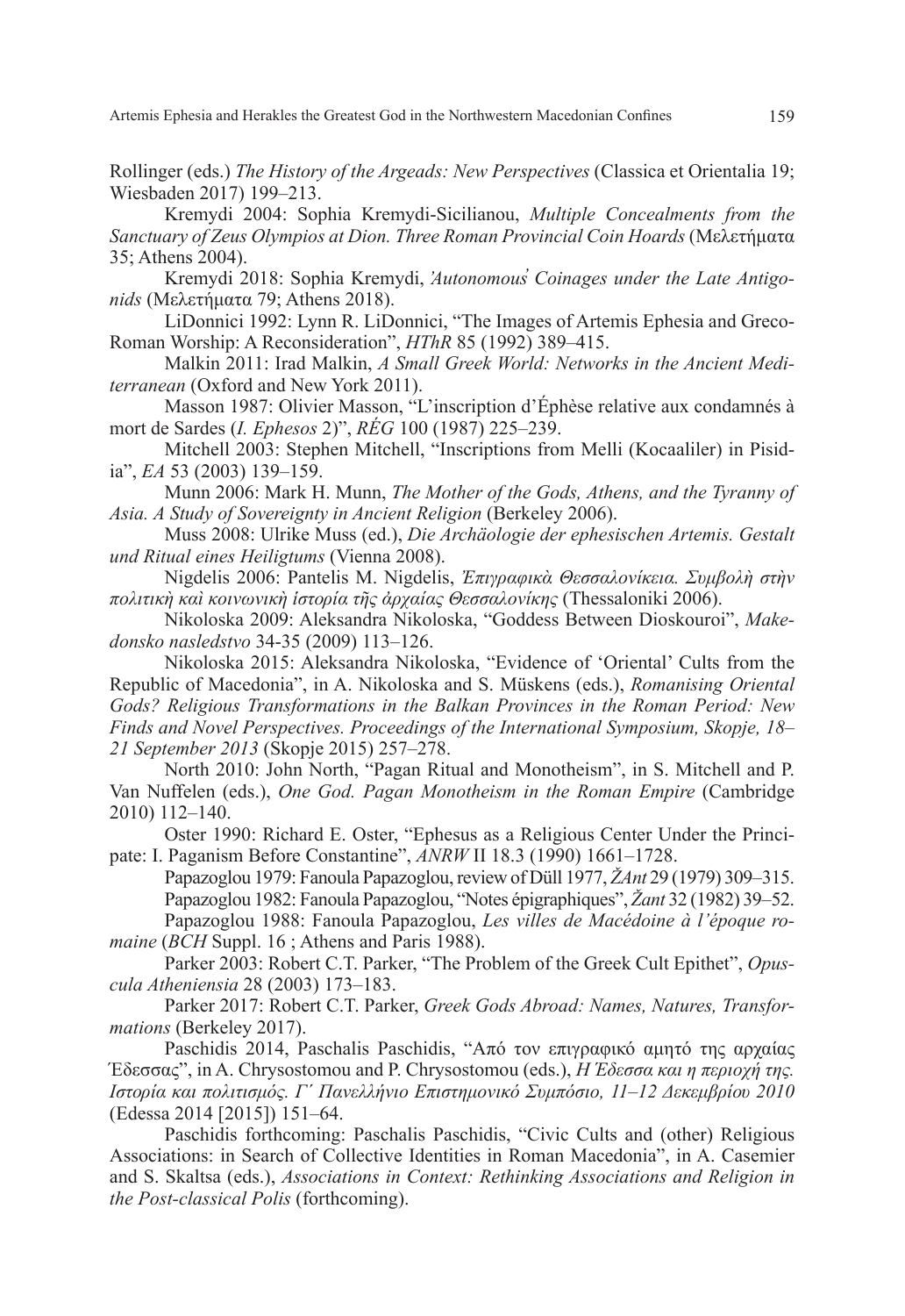Purvis 2003: Andrea Purvis, *Singular Dedications. Founders and Innovators of Private Cults in Classical Greece* (Studies in Classics 1; New York and London 2003).

Renberg 2014: Gil Renberg, "Unexplored Aspects of the Lycian 'Twelve Gods Reliefs' ", *EA* 47 (2014) 107–132.

Rogers 1991: Guy MacLean Rogers, *The Sacred Identity of Ephesos*. *Foundation Myths of a Roman City* (London 1991).

Rogers 2012: Guy MacLean Rogers, *The Mysteries of Artemis of Ephesos. Cult, Polis, and Change in the Graeco-Roman World* (New Haven, CT and London 2012).

Robert 1934: Louis Robert, "ΑΝΤΑΝΟΙ", *REG* 1934, 31–36 (*OMS* I 296–301).

Robert 1983: Louis Robert, "Documents d'Asie Mineure XXIII-XXVIII", *BCH* 107 (1983) 497–599.

Ramsay 1890: William Mitchell Ramsay, *The Historical Geography of Asia Minor* (London 1890).

Salomies 2000: Olli Salomies, "Notes on Some Greek Inscriptions of Imperial Date", *Arctos* 34 (2000) 114–127.

Sokolovska 1974: Viktorija Sokolovska, "Svetilište na Dioskurite kaj Demir Kapija", *ŽAnt* 24 (1974) 267–278.

Sokolovska 1987: Viktorija Sokolovska, *Antička skulptura vo SR Makedonija* (Muzej na Makedonija, Posebno izdanie 2; Skopje 1987).

Sokolovska 2015: Viktorija Sokolovska, "When was the Roman Temple of Isar-Marvinci Built ?", *Folia Archeologica Balcanica* 3 (2015) 63–70.

Solin 2001: Heikki Solin, "Un aspetto dell'onomastica plebea e municipale. La ripresa di nomi illustri da parte di comuni cittadini", in G. Angeli Bertinelli and A. Donati (eds.), *Varia Epigraphica. Atti del Colloquio Internazionale di Epigrafia. Bertinoro, 8-10 giugno 2000*, (Epigrafia e Antichità 17; Faenza 2001), 411–427.

Sverkos 2000: Εlias Sverkos, *Συμβολή στην ιστορία της Άνω Μακεδονίας των ρωμαϊκών χρόνων (Πολιτική. Οργάνωση - Κοινωνία - Ανθρωπωνυμία)* (Thessaloniki 2000).

Sverkos 2013: Elias Sverkos, "Η ίστορικὴ ἔρευνα στὴν Ἄνω Μακεδονία ὑπὸ τὸ φῶς τῶν νέων ἐπιγραφικῶν εὑρημάτων / Die Erforschung der Geschichte Obermakedoniens im Licht neuer epigraphischer Funde", in *Το αρχαιολογικό έργο στην Άνω Μακεδονία 2, 2011* (Aiani 2013) 238–309.

Sverkos 2018: Elias Sverkos, "Roman Names in the Macedonian Ephebic Catalogues: Some Observations" in M. Kalaitzi, P. Paschidis, C. Antonetti, A.-M. Guimier-Sorbets, (eds.), *Βορειοελλαδικά. Tales from the Lands of the* Ethne*. Essays in Honour of Miltiades B. Hatzopoulos / Histoires du monde des ethné. Études en l'honneur de Miltiade B. Hatzopoulos* (Μελετήματα 78; Athens 2018) 69–112.

Szabó et al. 2016: Csaba Szabó, Radu Ota and Marius Mihai Ciută, "Artemis Ephesia in Apulum: Biography of a Roman Bronze Statuette", *ActaAntHung* 67 (2016) 231–244.

Tataki 2006: Argyro B. Tataki, *The Roman Presence in Macedonia. Evidence from Personal Names* (Μελετήματα 46; Athens 2006).

Thomas 1995: Christine M. Thomas, "At Home in the City of Artemis: Religion in Ephesos in the Literary Imagination of the Roman Period" in H. Koester (ed.) *Ephesos, Metropolis of Asia: An Intedisciplinary Approach to Its Archaeology, Religion, and Culture* (Harvard Theological Studies 41; Valley Forge, Pa. 1995) 81–117.

*TIR* K 34: Jaroslav Šašel (ed.), *Tabula Imperii Romani: Naissus, Dyrrhachion, Scupi, Serdica, Thessalonike. D'après la carte internationale du monde au 1 : 1.000.000, K 34 Sofia* (Ljubljana 1976).

Touratsoglou 2016: Ioannis Touratsoglou, "Ηρακλής (Αλέξανδρος) Κυναγίδας" in *Ἠχάδιν. Τιμητικός τόμος για τη Στέλλα Δρούγου* (Athens 2016) 623–638.